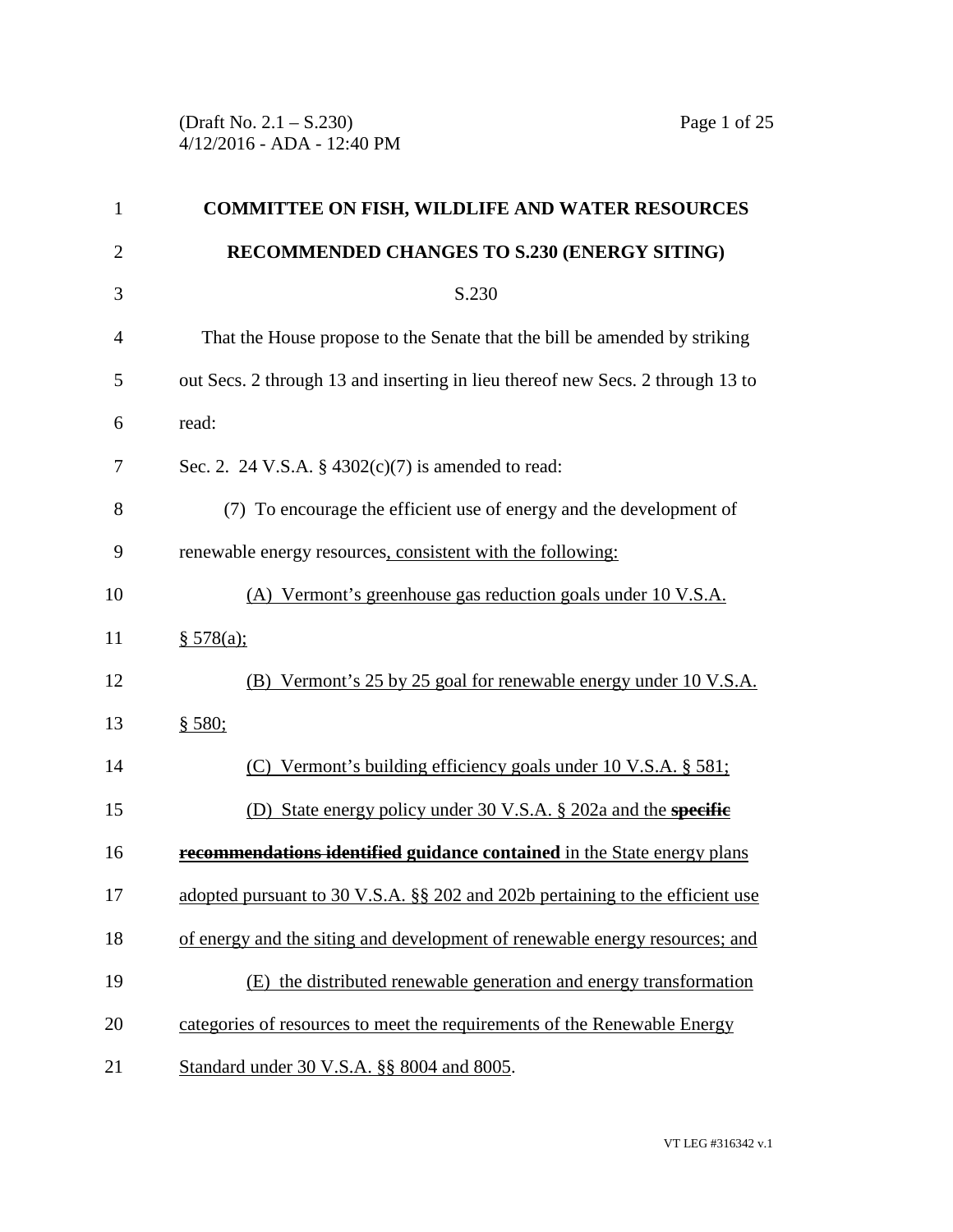(Draft No. 2.1 – S.230) Page 2 of 25 4/12/2016 - ADA - 12:40 PM

|                | $T/12/2010 = \Box D \Box = 12.70 \Box M$                         |  |
|----------------|------------------------------------------------------------------|--|
| $\overline{1}$ | Sec. 3. 24 V.S.A. $\S$ 4345 is amended to read:                  |  |
| 2              | § 4345. OPTIONAL POWERS AND DUTIES OF REGIONAL PLANNING          |  |
| 3              | <b>COMMISSIONS</b>                                               |  |
|                | Any regional planning commission created under this chapter may. |  |

| 3              | <b>COMMISSIONS</b>                                                                    |
|----------------|---------------------------------------------------------------------------------------|
| $\overline{4}$ | Any regional planning commission created under this chapter may:                      |
| 5              | * * *                                                                                 |
| 6              | (6) Undertake studies and make recommendations on land development,                   |
| 7              | urban renewal, transportation, economic, industrial, commercial, and social           |
| 8              | development, urban beautification and design improvements, historic and               |
| 9              | scenic preservation, the conservation of energy and the development of                |
| 10             | renewable energy resources, State capital investment plans, and wetland               |
| 11             | protection.                                                                           |
| 12             | * * *                                                                                 |
| 13             | Sec. 4. 24 V.S.A. § 4345a is amended to read:                                         |
| 14             | § 4345a. DUTIES OF REGIONAL PLANNING COMMISSIONS                                      |
| 15             | A regional planning commission created under this chapter shall:                      |
| 16             | * * *                                                                                 |
| 17             | (14) With respect to proceedings under 30 V.S.A. § 248:                               |
| 18             | (A) have the right to appear and participate; and                                     |
| 19             | (B) Appear appear before the Public Service Board to aid the Board                    |
| 20             | in making determinations under $30 \text{ V.S.A.}$ \$ 248 that statute when requested |
| 21             | by the Board.                                                                         |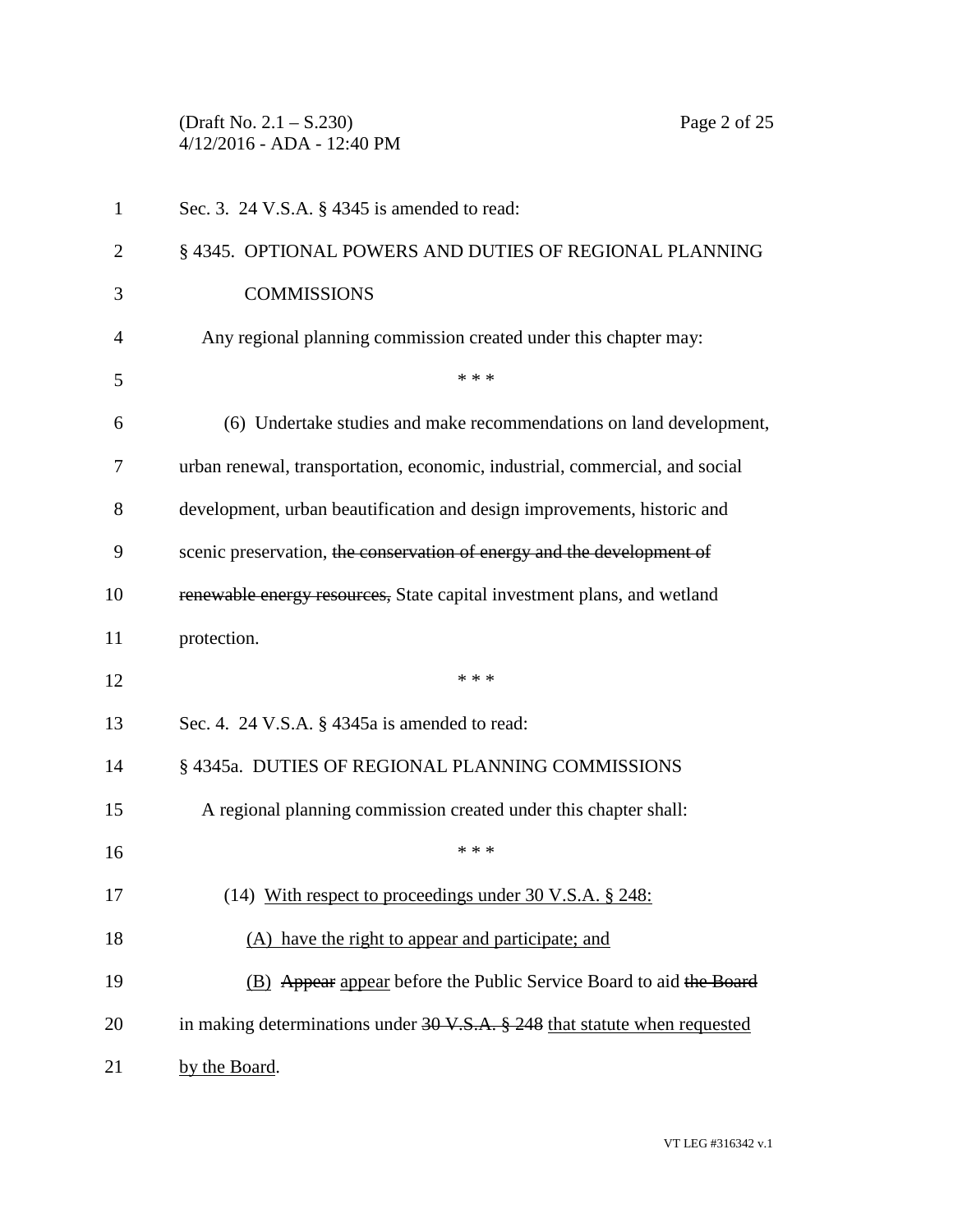| $\mathbf{1}$   | * * *                                                                         |
|----------------|-------------------------------------------------------------------------------|
| $\overline{2}$ | (19) Undertake studies and make recommendations on the conservation           |
| 3              | of energy and the development of renewable energy resources.                  |
| $\overline{4}$ | Sec. 5. [Deleted.]                                                            |
| 5              | Sec. 5. 24 V.S.A. § 4348 is amended to read:                                  |
| 6              | §4348. ADOPTION AND AMENDMENT OF REGIONAL PLAN                                |
| 7              | (a) A regional planning commission shall adopt a regional plan. Any           |
| 8              | plan for a region, and any amendment thereof, shall be prepared by the        |
| 9              | regional planning commission. At the outset of the planning process and       |
| 10             | throughout the process, regional planning commissions shall solicit the       |
| 11             | participation of local citizens and organizations by holding informal         |
| 12             | working sessions that suit the needs of local people and shall solicit the    |
| 13             | participation of State agencies and departments.                              |
| 14             | * * *                                                                         |
| 15             | (c) At least 30 days prior to the first hearing, a copy of the proposed       |
| 16             | plan or amendment, with a request for general comments and for specific       |
| 17             | comments with respect to the extent to which the plan or amendment is         |
| 18             | consistent with the goals established in section 4302 of this title, shall be |
| 19             | delivered with proof of receipt, or sent by certified mail, return receipt    |
| 20             | requested, to each of the following:                                          |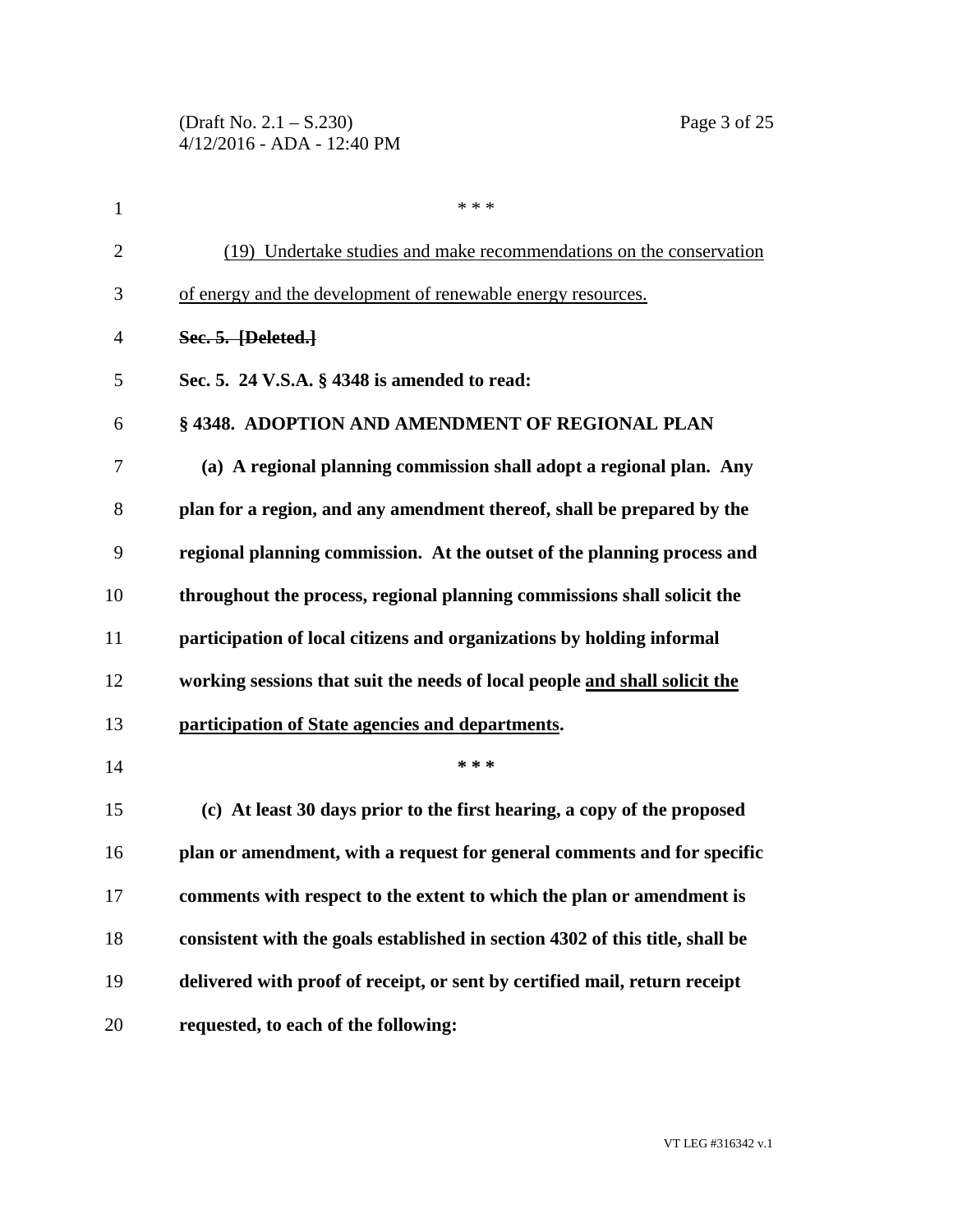| $\mathbf{1}$   | (1) the chair of the legislative body of each municipality within the    |
|----------------|--------------------------------------------------------------------------|
| $\overline{2}$ | region;                                                                  |
| 3              | (2) the executive director of each abutting regional planning            |
| $\overline{4}$ | commission;                                                              |
| 5              | (3) the Department of Housing and Community Development within           |
| 6              | the Agency of Commerce and Community Development;                        |
| 7              | (4) business, conservation, low-income advocacy, and other               |
| 8              | community or interest groups or organizations that have requested notice |
| 9              | in writing prior to the date the hearing is warned; and                  |
| 10             | (5) the Agency of Natural Resources and, the Agency of Agriculture,      |
| 11             | Food and Markets, and the Department of Public Service.                  |
| 12             | (d) Any of the foregoing bodies identified in subsection (c) of this     |
| 13             | section, or their representatives, may submit comments on the proposed   |
| 14             | regional plan or amendment to the regional planning commission, and      |
| 15             | may appear and be heard in any proceeding with respect to the adoption   |
| 16             | of the proposed plan or amendment.                                       |
| 17             | * * *                                                                    |
| 18             | (h) In proceedings under 10 V.S.A. chapter 151, 10 V.S.A. chapter 159,   |
| 19             | and 30 V.S.A. § 248, in which the provisions of a regional plan or a     |
| 20             | municipal plan are relevant to the determination of any issue in those   |
| 21             | proceedings:                                                             |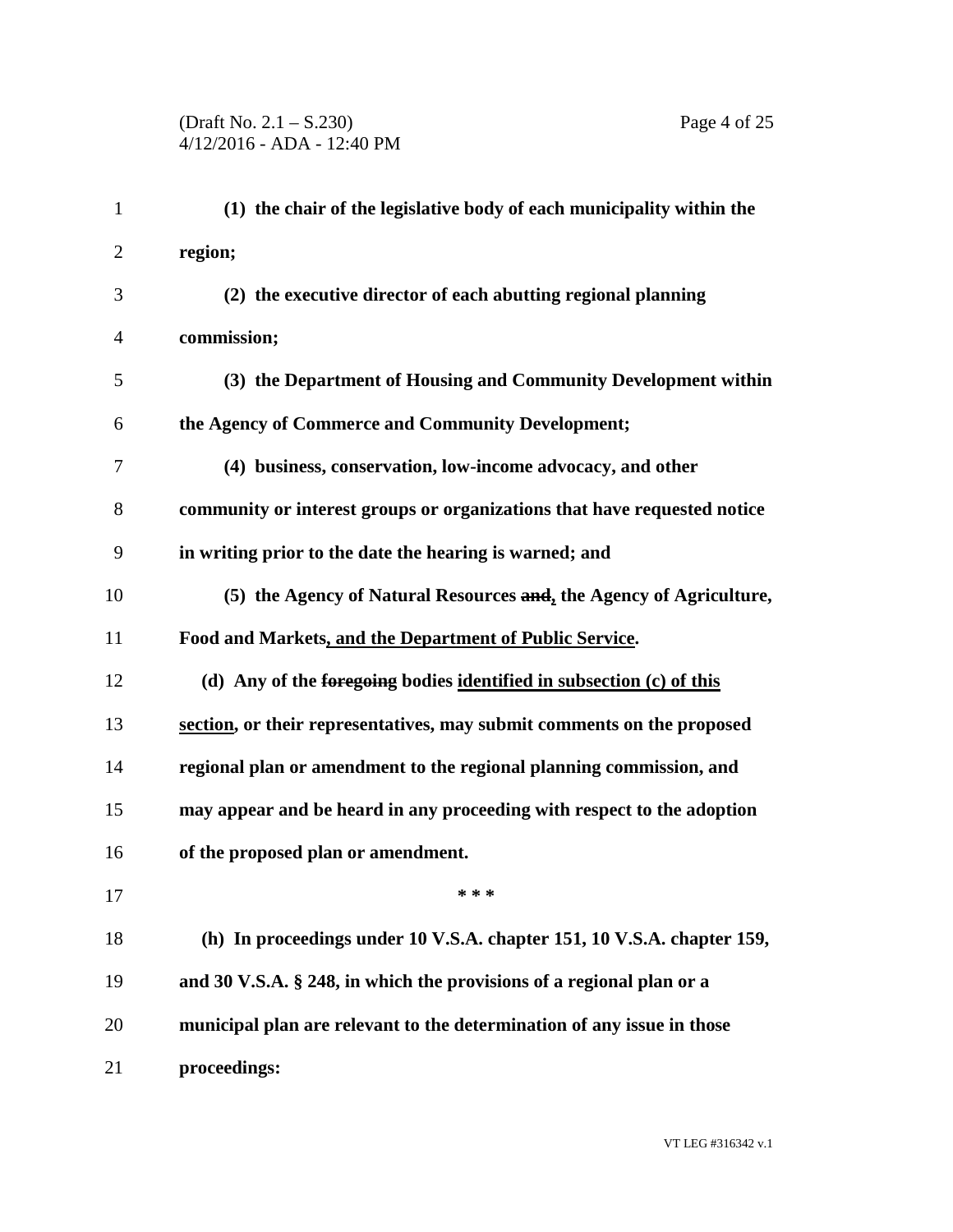(Draft No. 2.1 – S.230) Page 5 of 25 4/12/2016 - ADA - 12:40 PM

| $\mathbf{1}$   | (1) the provisions of the regional plan shall be given effect to the             |
|----------------|----------------------------------------------------------------------------------|
| $\overline{2}$ | extent that they are not in conflict with the provisions of a duly adopted       |
| 3              | municipal plan;                                                                  |
| $\overline{4}$ | (2) to the extent that such a conflict exists, the regional plan shall be        |
| 5              | given effect if it is demonstrated that the project under consideration in       |
| 6              | the proceedings would have a substantial regional impact.                        |
| $\tau$         | Sec. 6. 24 V.S.A. § $4348a(a)(3)$ is amended to read:                            |
| 8              | (3) An energy element, which may include an a comprehensive analysis             |
| $\mathbf{9}$   | of energy resources, needs, scarcities, costs, and problems within the region,   |
| 10             | across all energy sectors, including electric, thermal, and transportation; a    |
| 11             | statement of policy on the conservation and efficient use of energy and the      |
| 12             | development and siting of distributed and utility-scale renewable energy         |
| 13             | resources, and; a statement of policy on patterns and densities of land use and  |
| 14             | control devices likely to result in conservation of energy; and a statement of   |
| 15             | policy on and an identification of potential areas for the development and       |
| 16             | siting of renewable energy resources and areas that are inappropriate for siting |
| 17             | those resources or particular categories or sizes of those resources.            |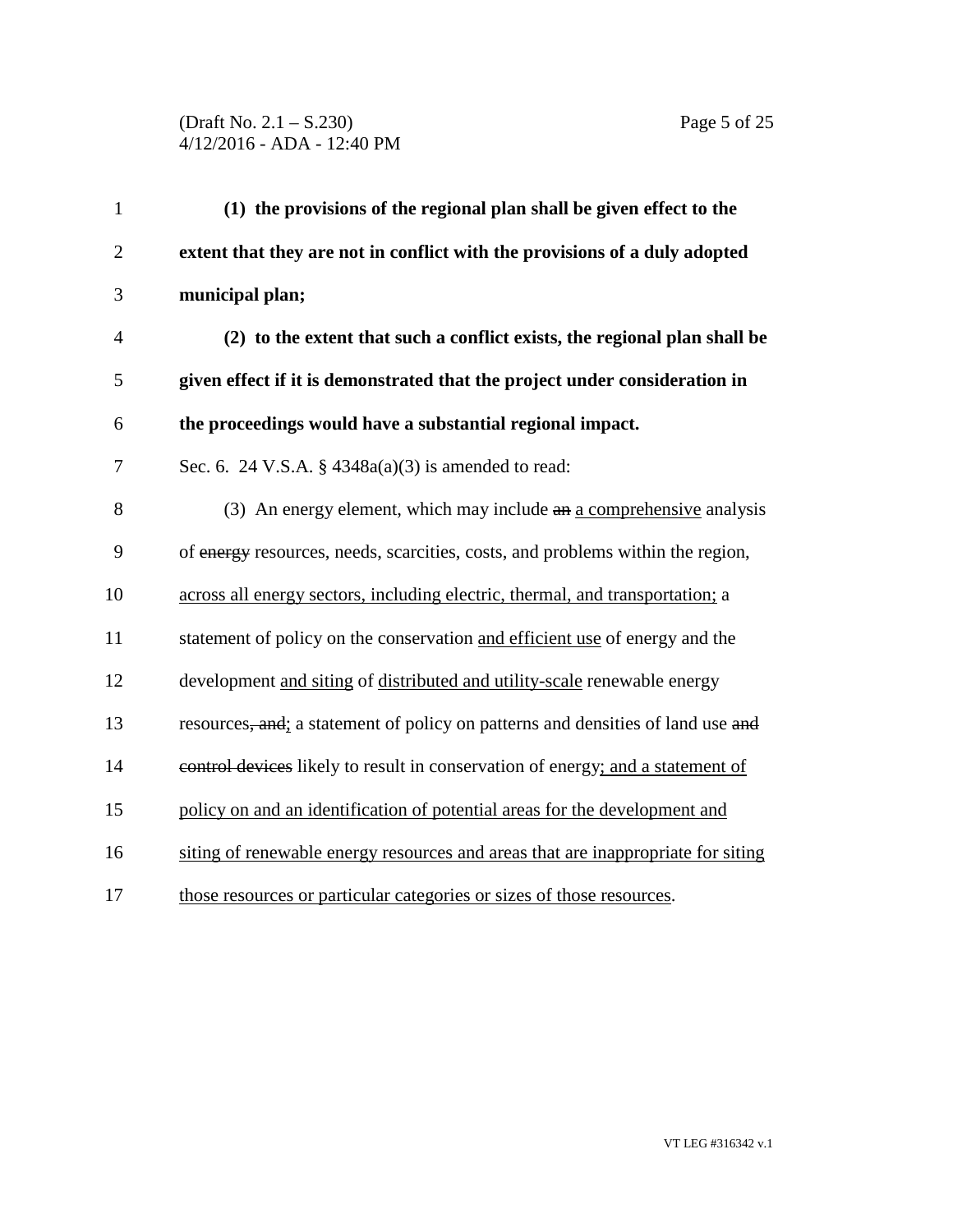(Draft No. 2.1 – S.230) Page 6 of 25 4/12/2016 - ADA - 12:40 PM

| 1              | Sec. 7. 24 V.S.A. § 4352 is added to read:                                          |
|----------------|-------------------------------------------------------------------------------------|
| $\overline{2}$ | <b>§4352. CERTIFICATION OF ENERGY COMPLIANCE; REGIONAL</b>                          |
| 3              | <b>AND MUNICIPAL PLANS</b>                                                          |
| 4              | (a) Regional plan certification. A regional planning commission may                 |
| 5              | submit its adopted regional plan to the Commissioner of Public Service              |
| 6              | appointed under 30 V.S.A. § 1 for a certification of energy compliance.             |
| 7              | The Commissioner shall issue such a certification on finding that the               |
| 8              | regional plan is consistent with the statutes, goals, and policies listed in        |
| 9              | subdivision $4302(e)(7)$ of this title.                                             |
| 10             | (b) Municipal plan certification. If the Commissioner of Public Service             |
| 11             | has certified a regional plan that is in effect, a municipal legislative body       |
| 12             | within the region may submit its adopted municipal plan to the regional             |
| 13             | planning commission for a certification of energy compliance. Such a                |
| 14             | submission may be made separately from or at the same time as a request             |
| 15             | for review and approval of the municipal plan under section 4350 of this            |
| 16             | title. The regional planning commission shall issue such a certification on         |
| 17             | <u>finding that the municipal plan is consistent with the statutes, goals, and </u> |
| 18             | policies listed in subdivision 4302(e)(7) of this title and the portions of the     |
| 19             | regional plan that implement those statutes, goals, and policies.                   |
| 20             | (c) Standards. In determining whether to issue a certification of                   |
| 21             | energy compliance under this section, the Commissioner or regional                  |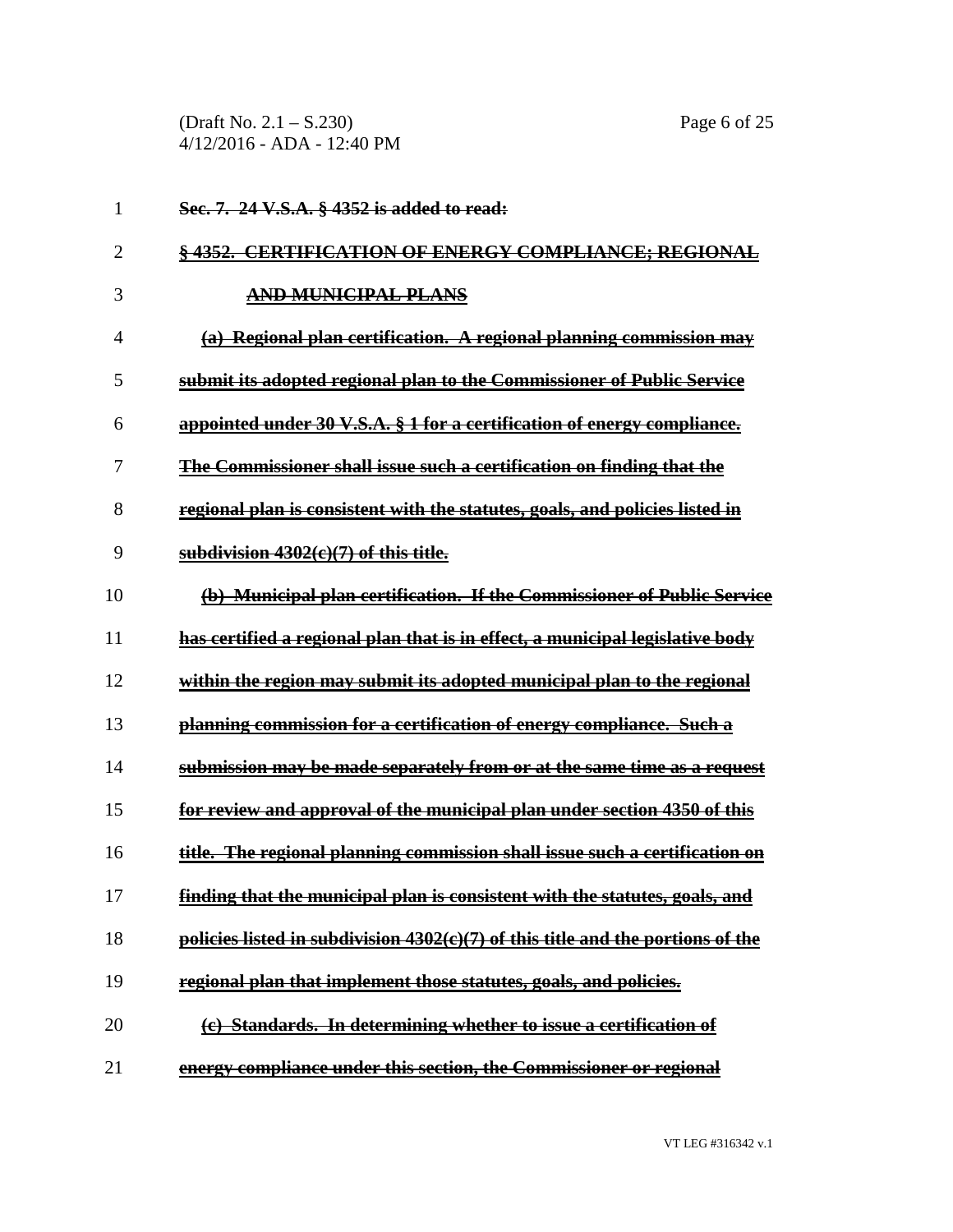(Draft No. 2.1 – S.230) Page 7 of 25 4/12/2016 - ADA - 12:40 PM

| 1              | planning commission shall employ the standards for issuing such a                      |
|----------------|----------------------------------------------------------------------------------------|
| $\overline{2}$ | certification developed pursuant to 30 V.S.A. $\S$ $\S$ $202(b)(6)$ and $202b(a)(3)$ . |
| 3              | (d) Process. Review of whether to issue a certification under this                     |
| $\overline{4}$ | section shall include a public hearing noticed at least 15 days in advance             |
| 5              | by direct mail to the requesting regional planning commission or                       |
| 6              | municipal legislative body, posting on the website of the entity from which            |
| 7              | <u>the certification is requested, and publication in a newspaper of general</u>       |
| 8              | publication in the region or municipality affected. The Commissioner or                |
| 9              | regional planning commission shall grant or deny certification within two              |
| 10             | months of the receipt of a request for certification. If certification is              |
| 11             | denied, the Commissioner or regional planning commission shall state the               |
| 12             | reasons for denial in writing and, if appropriate, suggest acceptable                  |
| 13             | modifications. Submissions for certification that follow a denial shall                |
| 14             | receive a grant or denial of certification within 45 days.                             |
| 15             | (e) Appeal. A regional planning commission aggrieved by an act or                      |
| 16             | decision of the Commissioner of Public Service under this section or a                 |
| 17             | municipality aggrieved by an act or decision of a regional planning                    |
| 18             | commission under this section may appeal to a hearing officer within 30                |
| 19             | days of the act or decision. The hearing officer shall be one of five                  |
| 20             | attorneys retained by the Commissioner for this purpose, none of whom                  |
| 21             | shall be an employee of the Department of Public Service. Within 15 days               |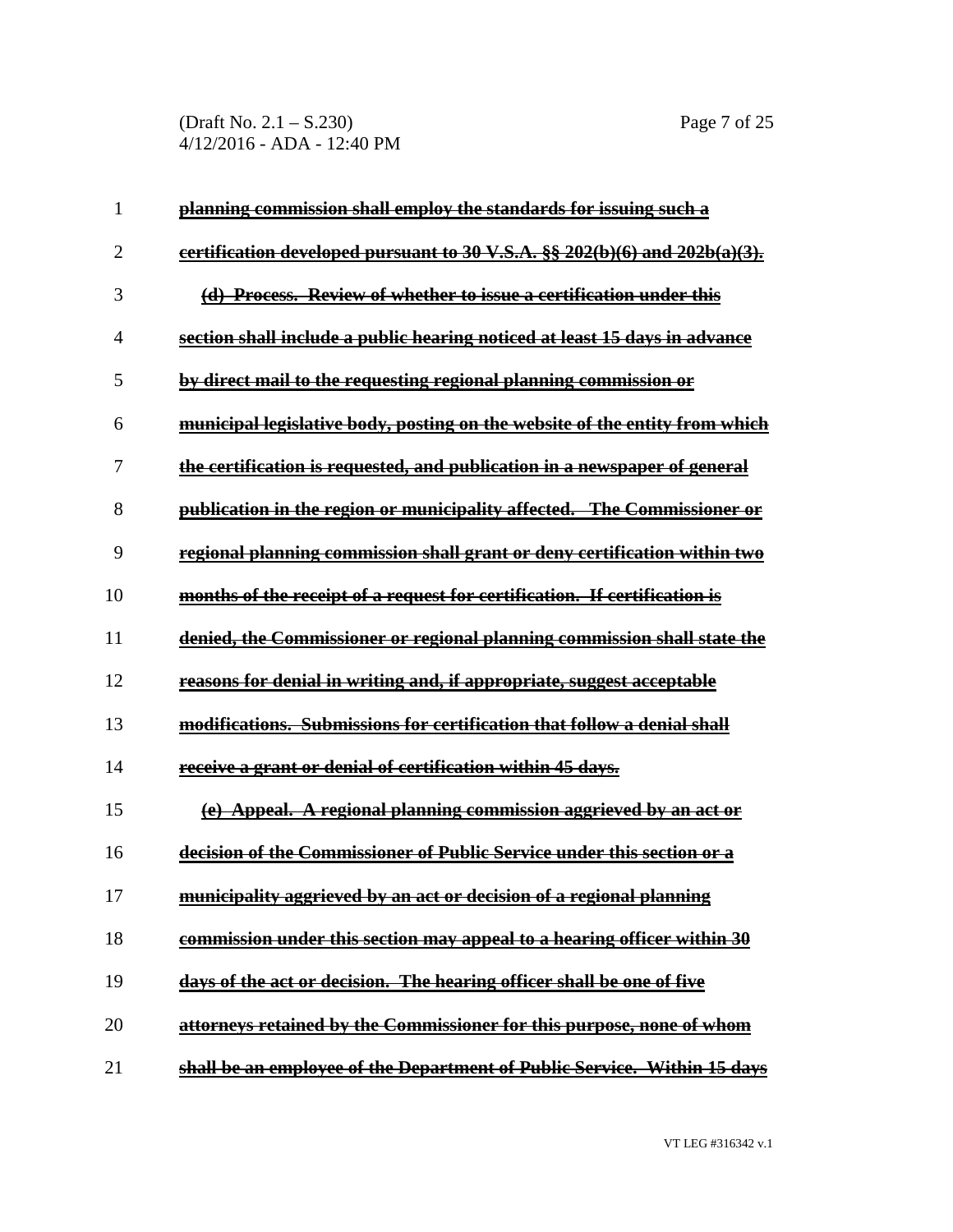(Draft No. 2.1 – S.230) Page 8 of 25 4/12/2016 - ADA - 12:40 PM

| $\mathbf{1}$   | <u>of the filing of the appeal, the parties shall jointly select the hearing officer</u> |
|----------------|------------------------------------------------------------------------------------------|
| 2              | from among these retained attorneys. The hearing officer shall conduct a                 |
| 3              | de novo hearing on the act or decision under appeal and shall proceed in                 |
| $\overline{4}$ | accordance with the contested case requirements of the Vermont                           |
| 5              | <b>Administrative Procedure Act. The hearing officer shall have authority to</b>         |
| 6              | decide the appeal and shall issue a final decision within 90 days of the                 |
| 7              | filing of the appeal. A hearing officer shall not conduct an appeal if the               |
| 8              | officer has a personal or pecuniary interest in the act or decision on                   |
| 9              | <u>appeal.</u>                                                                           |
| 10             | <b>Sec. 8. Sec. 7.</b> 24 V.S.A. § 4382(a)(9) is amended to read:                        |
| 11             | (9) An energy plan, including $an \underline{a}$ comprehensive analysis of energy        |
| 12             | resources, needs, scarcities, costs, and problems within the municipality, across        |
| 13             | all energy sectors, including electric, thermal, and transportation; a statement         |
| 14             | of policy on the conservation and efficient use of energy, including programs,           |
| 15             | such as thermal integrity standards for buildings, to implement that policy,; a          |
| 16             | statement of policy on the development and siting of distributed and                     |
| 17             | utility-scale renewable energy resources,; a statement of policy on patterns and         |
| 18             | densities of land use likely to result in conservation of energy and a statement         |
| 19             | of policy on and an identification of potential areas for the development and            |
| 20             | siting of renewable energy resources and areas that are inappropriate for siting         |
| 21             | those resources or particular categories or sizes of those resources.                    |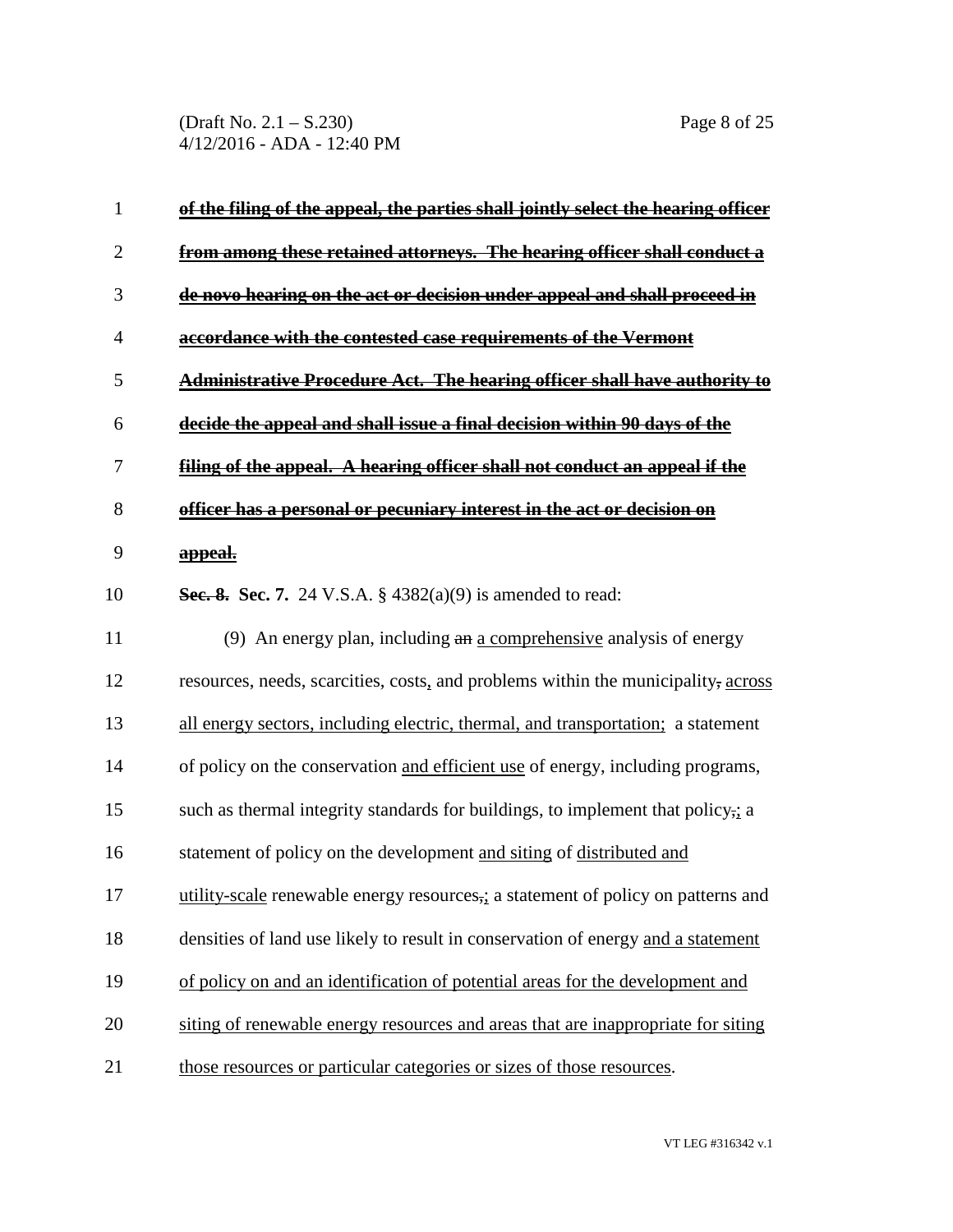(Draft No. 2.1 – S.230) Page 9 of 25 4/12/2016 - ADA - 12:40 PM

| $\mathbf{1}$   | * * *                                                                      |
|----------------|----------------------------------------------------------------------------|
| $\overline{2}$ | Sec. 8. 24 V.S.A. § 4384 is amended to read:                               |
| 3              | §4384. PREPARATION OF PLAN; HEARINGS BY PLANNING                           |
| $\overline{4}$ | <b>COMMISSION</b>                                                          |
| 5              | (a) A municipality may have a plan. Any plan for a municipality shall      |
| 6              | be prepared by the planning commission of that municipality. At the        |
| 7              | outset of the planning process and throughout the process, planning        |
| 8              | commissions shall solicit the participation of local citizens and          |
| 9              | organizations by holding informal working sessions that suit the needs of  |
| 10             | local people and shall solicit the participation of State agencies and     |
| 11             | departments. An amendment or repeal of a plan may be prepared by or        |
| 12             | at the direction of the planning commission or by any other person or      |
| 13             | body.                                                                      |
| 14             | * * *                                                                      |
| 15             | (e) At least 30 days prior to the first hearing, a copy of the proposed    |
| 16             | plan or amendment and the written report shall be delivered with proof of  |
| 17             | receipt, or mailed by certified mail, return receipt requested, to each of |
| 18             | the following:                                                             |
| 19             | (1) the chairperson chair of the planning commission of each               |
| 20             | abutting municipality, or in the absence of any planning commission in an  |
| 21             | abutting municipality, to the clerk of that municipality;                  |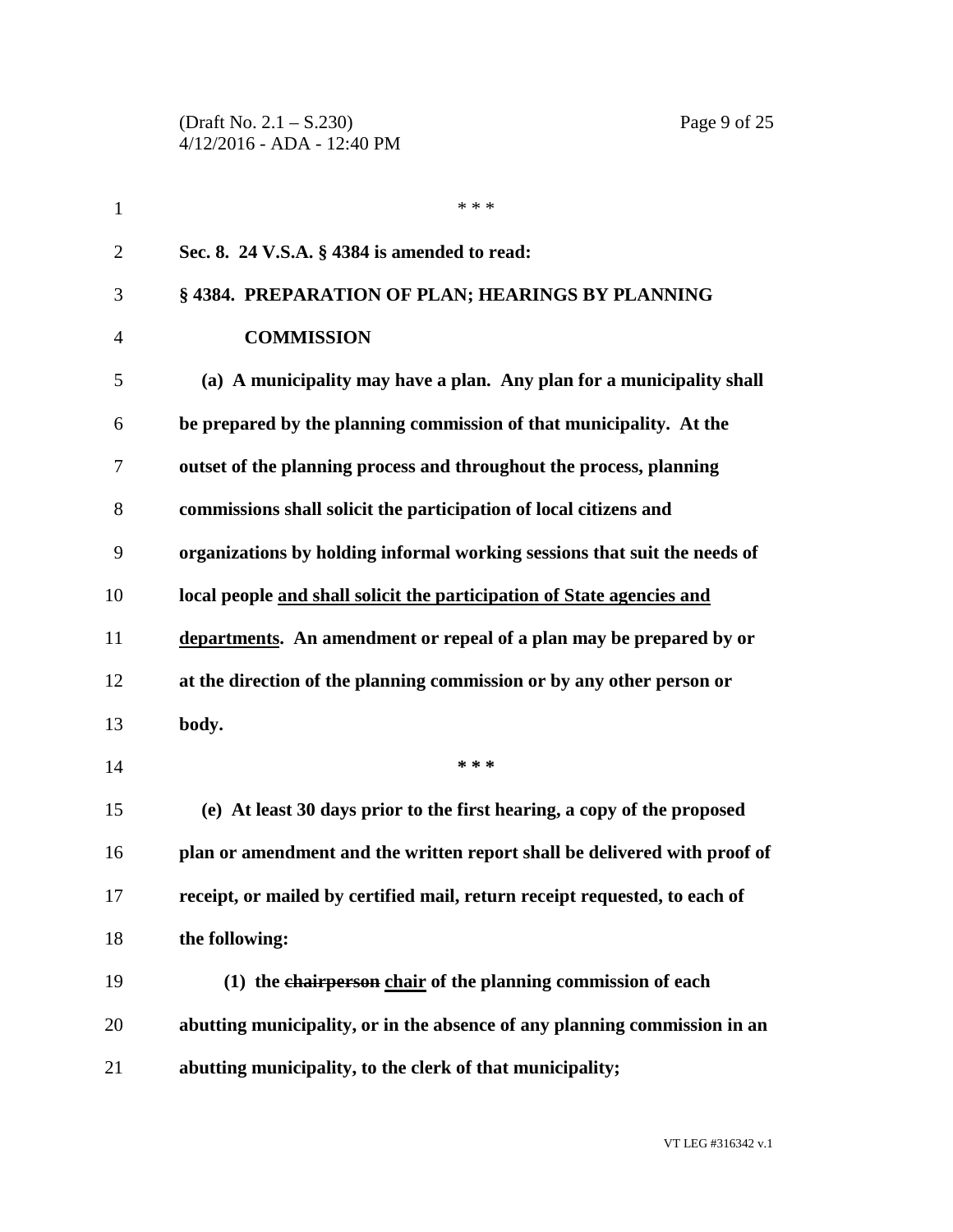| $\mathbf{1}$   | (2) the executive director of the regional planning commission of the       |
|----------------|-----------------------------------------------------------------------------|
| $\mathfrak{2}$ | area in which the municipality is located;                                  |
| 3              | (3) the department of housing and community affairs within the              |
| 4              | agency of commerce and community development Department of Housing          |
| 5              | and Community Development within the Agency of Commerce and                 |
| 6              | <b>Community Development and the Department of Public Service; and</b>      |
| 7              | (4) business, conservation, low income low-income advocacy, and             |
| $8\,$          | other community or interest groups or organizations that have requested     |
| 9              | notice in writing prior to the date the hearing is warned.                  |
| 10             | (f) Any of the foregoing bodies identified in subsection (e) of this        |
| 11             | section, or their representatives, may thereafter submit comments on the    |
| 12             | proposed plan or amendment to the planning commission, and may              |
| 13             | appear and be heard in any further proceeding with respect to the           |
| 14             | adoption of the proposed plan or amendment. The planning commission         |
| 15             | shall demonstrate that it has solicited comment from planning               |
| 16             | commissions of abutting municipalities and from the regional planning       |
| 17             | commission with respect to the compatibility of their respective plans with |
| 18             | its own plan.                                                               |
| 19             | $(f)(g)$ The planning commission may make revisions to the proposed         |
| 20             | plan or amendment and to any written report, and shall thereafter submit    |
| 21             | the proposed plan or amendment and any written report to the legislative    |

VT LEG #316342 v.1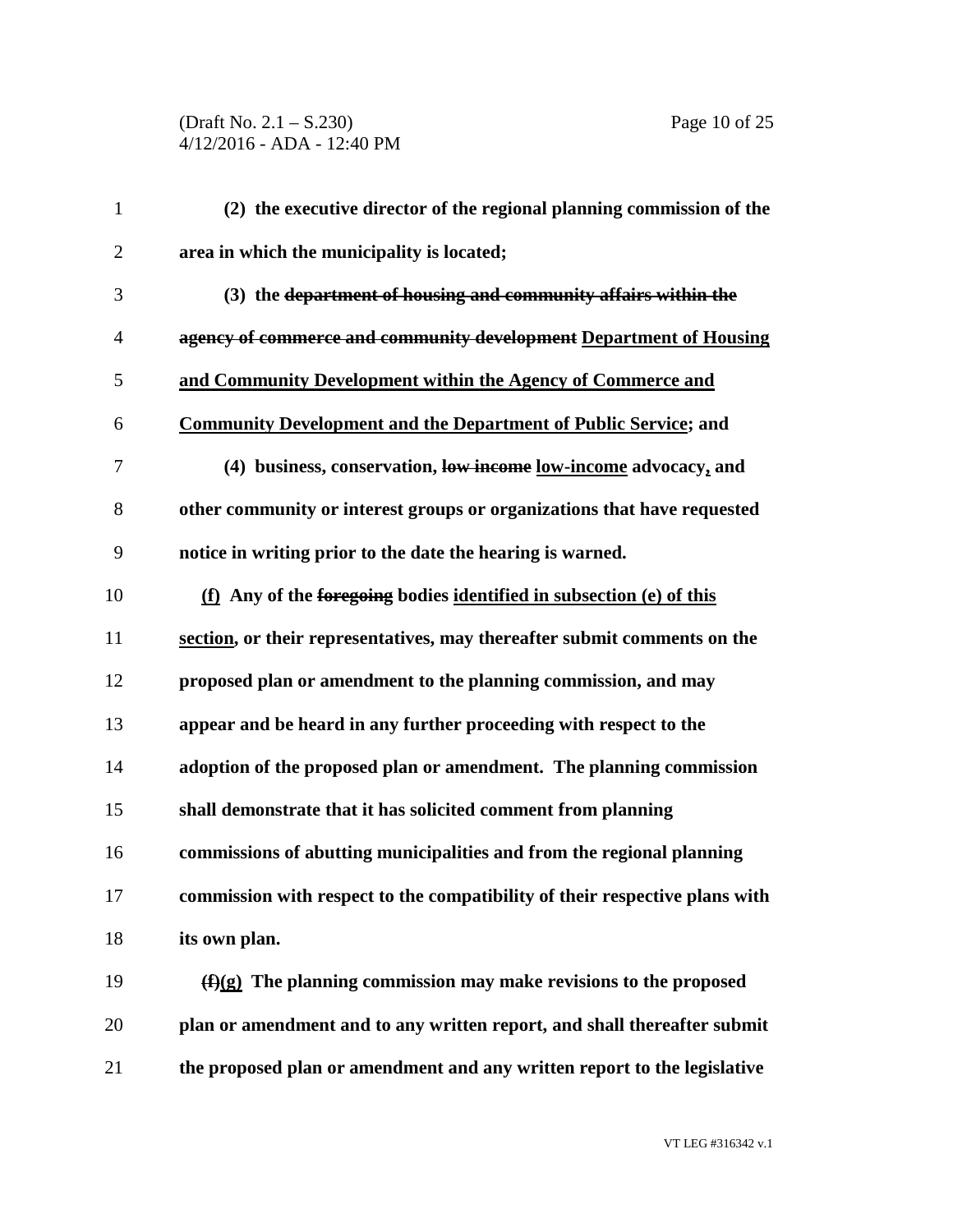(Draft No. 2.1 – S.230) Page 11 of 25 4/12/2016 - ADA - 12:40 PM

| $\mathbf{1}$   | body of the municipality. However, if requested by the legislative body, or       |
|----------------|-----------------------------------------------------------------------------------|
| $\overline{2}$ | if a proposed amendment was supported by a petition signed by not less            |
| 3              | than five percent of the voters of the municipality, the planning                 |
| $\overline{4}$ | commission shall promptly submit the amendment, with changes only to              |
| 5              | correct technical deficiencies, to the legislative body of the municipality,      |
| 6              | together with any recommendation or opinion it considers appropriate.             |
| $\overline{7}$ | Simultaneously with the submission, the planning commission shall file            |
| $8\,$          | with the clerk of the municipality a copy of the proposed plan or                 |
| 9              | amendment, and any written report, for public review.                             |
| 10             | Sec. 9. 30 V.S.A. § 202 is amended to read:                                       |
| 11             | § 202. ELECTRICAL ENERGY PLANNING                                                 |
| 12             | (a) The Department of Public Service, through the Director for Regulated          |
| 13             | Utility Planning, shall constitute the responsible utility planning agency of the |
| 14             | State for the purpose of obtaining for all consumers in the State proper utility  |
| 15             | service at minimum cost under efficient and economical management                 |
| 16             | consistent with other public policy of the State. The Director shall be           |
| 17             | responsible for the provision of plans for meeting emerging trends related to     |
| 18             | electrical energy demand, supply, safety, and conservation.                       |
| 19             | (b) The Department, through the Director, shall prepare an electrical energy      |
| 20             | plan for the State. The Plan shall be for a 20-year period and shall serve as a   |
| 21             | basis for State electrical energy policy. The Electric Energy Plan shall be       |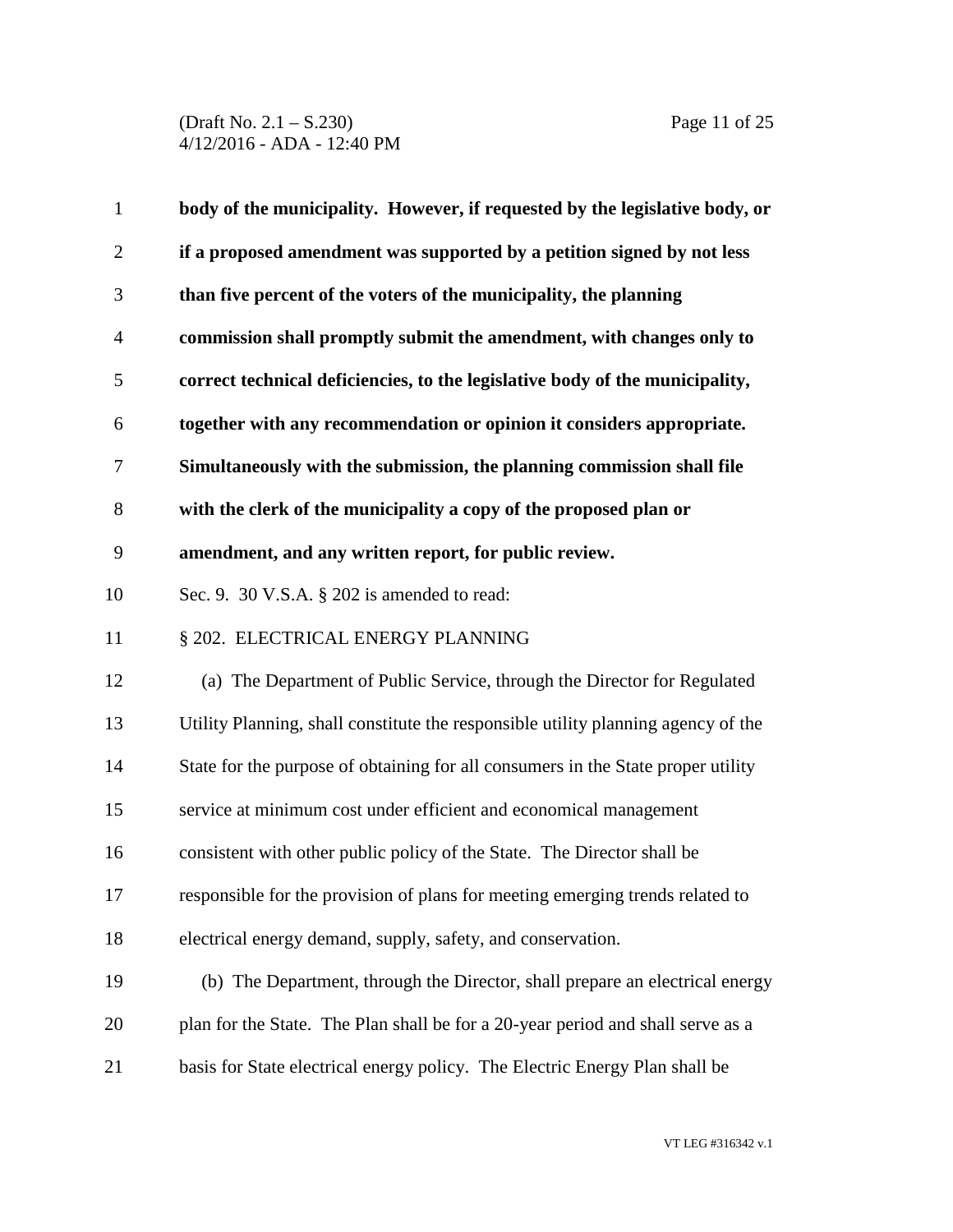## (Draft No. 2.1 – S.230) Page 12 of 25 4/12/2016 - ADA - 12:40 PM

| $\mathbf{1}$   | based on the principles of "least cost integrated planning" set out in and         |
|----------------|------------------------------------------------------------------------------------|
| $\overline{2}$ | developed under section 218c of this title. The Plan shall include at a            |
| 3              | minimum:                                                                           |
| $\overline{4}$ | (1) an overview, looking 20 years ahead, of statewide growth and                   |
| 5              | development as they relate to future requirements for electrical energy,           |
| 6              | including patterns of urban expansion, statewide and service area economic         |
| $\tau$         | growth, shifts in transportation modes, modifications in housing types, and        |
| 8              | design, conservation, and other trends and factors which, as determined by the     |
| 9              | Director, will significantly affect State electrical energy policy and programs;   |
| 10             | (2) an assessment of all energy resources available to the State for               |
| 11             | electrical generation or to supply electrical power, including, among others,      |
| 12             | fossil fuels, nuclear, hydro-electric, biomass, wind, fuel cells, and solar energy |
| 13             | and strategies for minimizing the economic and environmental costs of energy       |
| 14             | supply, including the production of pollutants, by means of efficiency and         |
| 15             | emission improvements, fuel shifting, and other appropriate means;                 |
| 16             | (3) estimates of the projected level of electrical energy demand;                  |
| 17             | (4) a detailed exposition, including capital requirements and the                  |
| 18             | estimated cost to consumers, of how such demand shall be met based on the          |
| 19             | assumptions made in subdivision (1) of this subsection and the policies set out    |
| 20             | in subsection (c) of this section; and                                             |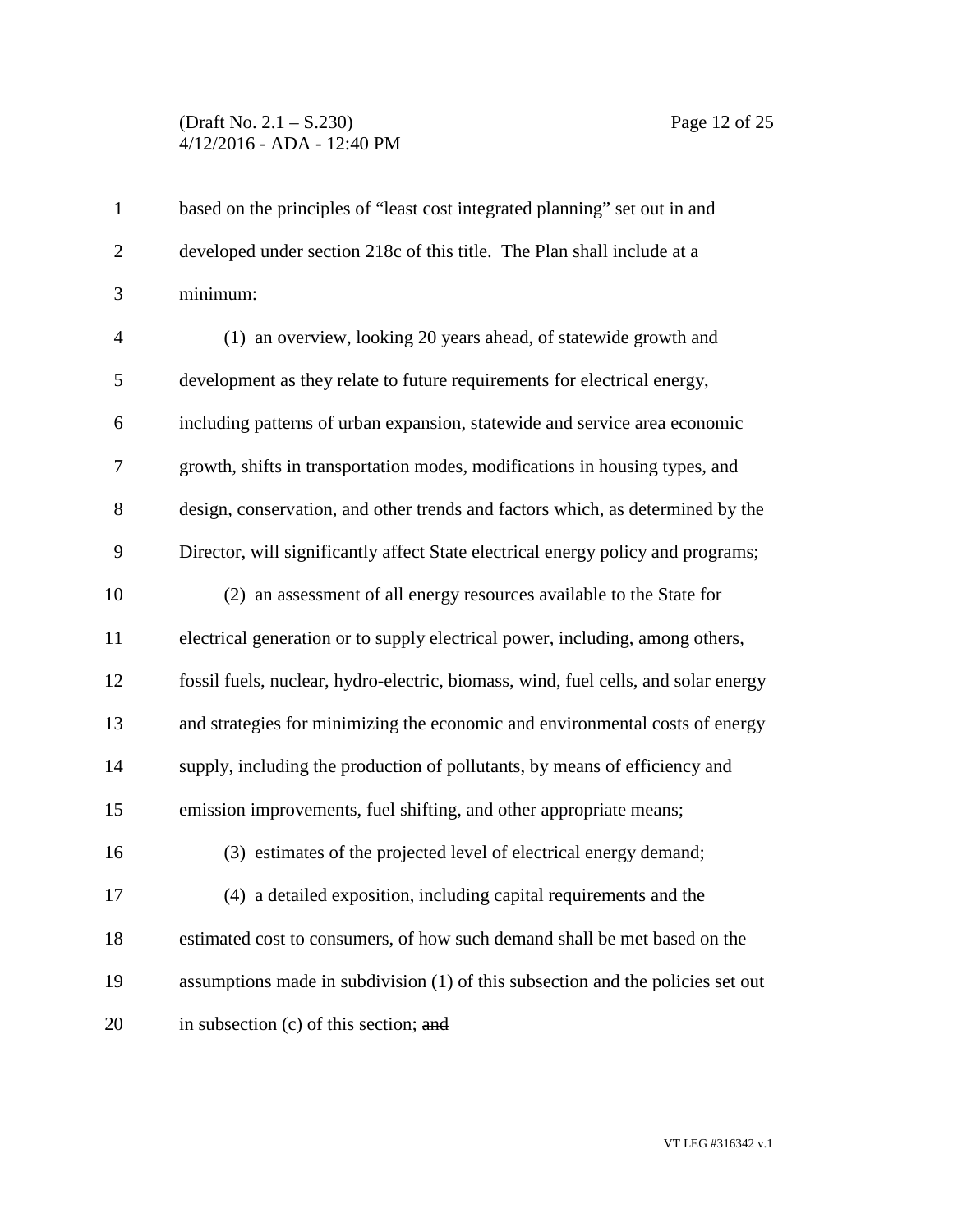(Draft No. 2.1 – S.230) Page 13 of 25 4/12/2016 - ADA - 12:40 PM

| $\mathbf{1}$   | (5) specific strategies for reducing electric rates to the greatest extent               |
|----------------|------------------------------------------------------------------------------------------|
| $\overline{2}$ | possible in Vermont over the most immediate six-year period, for the next                |
| 3              | succeeding six-year period, and long-term sustainable strategies for achieving           |
| $\overline{4}$ | and maintaining the lowest possible electric rates over the full 20-year                 |
| 5              | planning horizon consistent with the goal of maintaining a financially stable            |
| 6              | electric utility industry in Vermont; and                                                |
| 7              | (6) the following for use as guidance to municipal and regional                          |
| 8              | planning commissions in preparing municipal and regional plans under                     |
| 9              | 24 V.S.A. chapter 117 that are consistent with the statutes listed in                    |
| 10             | 24 V.S.A. § 4302(e)(7) and with the Plan and in obtaining a certification of             |
| 11             | energy compliance under that chapter:                                                    |
| 12             | $(A)$ specific recommendations on the conservation and efficient                         |
| 13             | use of electric energy and the development and siting of renewable electric              |
| 14             | generation, developed in accordance with 24 V.S.A. § 4302(c)(7); and                     |
| 15             | $(B)$ based on 24 V.S.A. § 4302(c)(7) and the recommendations                            |
| 16             | developed under subdivision $(A)$ of this subdivision $(6)$ , a list of standards        |
| 17             | for use in determining whether municipal and regional plans should                       |
| 18             | receive a certificate of energy compliance under 24 V.S.A. § 4352.                       |
| 19             | (6) guidance on the conservation and efficient use of electric energy                    |
| 20             | and the development and siting of renewable electric generation,                         |
| 21             | developed in accordance with the statutes cited in $24 \text{ V.S.A.}$ \$ $4302(c)(7)$ , |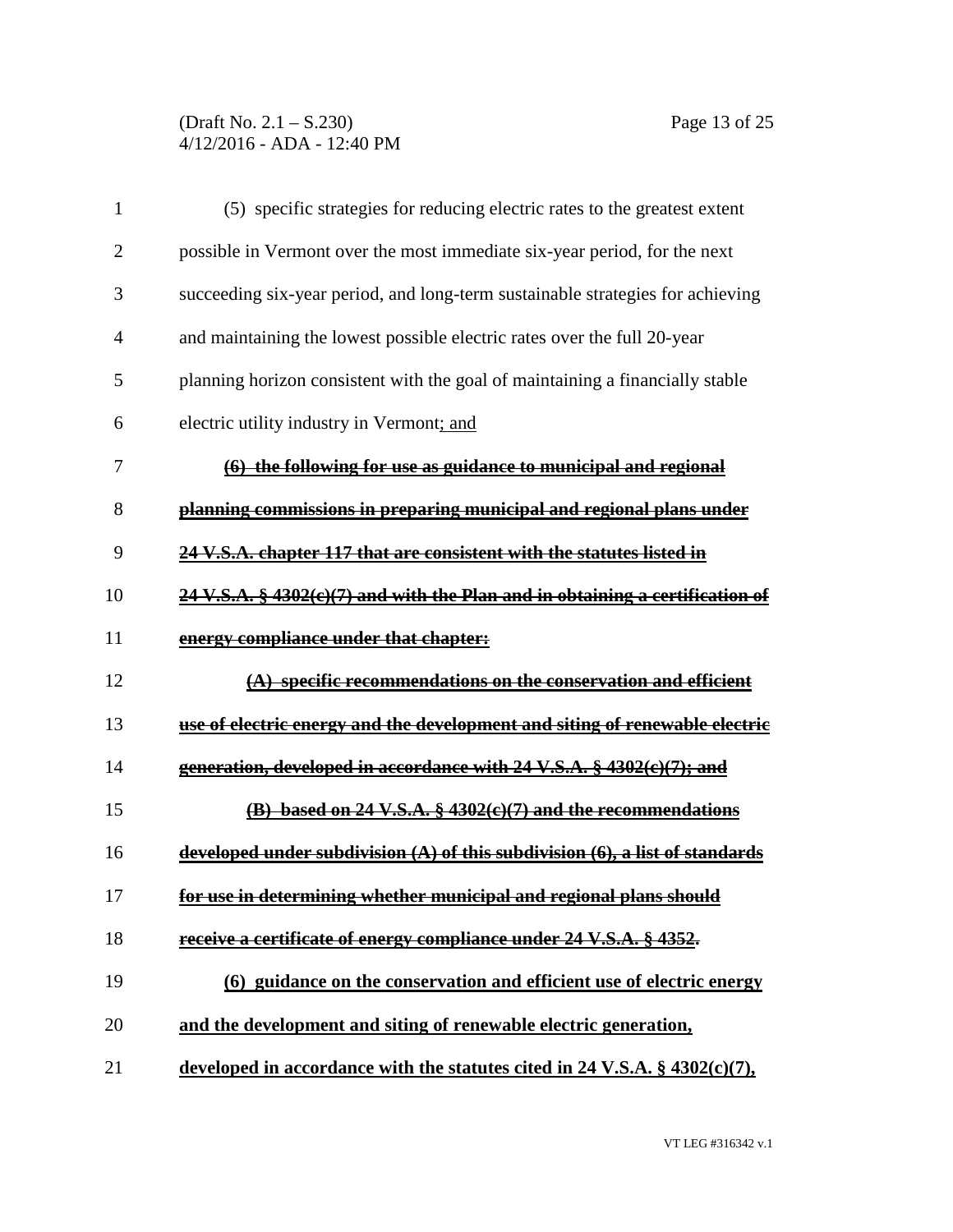(Draft No. 2.1 – S.230) Page 14 of 25 4/12/2016 - ADA - 12:40 PM

| $\mathbf{1}$   | for use by municipal and regional planning commissions in preparing                  |
|----------------|--------------------------------------------------------------------------------------|
| $\overline{2}$ | municipal and regional plans under 24 V.S.A. chapter 117.                            |
| 3              | (c) In developing the Plan, the Department shall take into account the               |
| $\overline{4}$ | protection of public health and safety; preservation of environmental quality;       |
| 5              | the goals of $24$ V.S.A. § $4302$ ; the potential for reduction of rates paid by all |
| 6              | retail electricity customers; the potential for reduction of electrical demand       |
| 7              | through conservation, including alternative utility rate structures; use of load     |
| 8              | management technologies; efficiency of electrical usage; utilization of waste        |
| 9              | heat from generation; and utility assistance to consumers in energy                  |
| 10             | conservation.                                                                        |
| 11             | (d) In establishing plans, the Director shall:                                       |
| 12             | (1) Consult with:                                                                    |
| 13             | $(A)$ the public;                                                                    |
| 14             | (B) Vermont municipal utilities and planning commissions;                            |
| 15             | (C) Vermont cooperative utilities;                                                   |
| 16             | (D) Vermont investor-owned utilities;                                                |
| 17             | (E) Vermont electric transmission companies;                                         |
| 18             | (F) environmental and residential consumer advocacy groups active                    |
| 19             | in electricity issues;                                                               |
| 20             | (G) industrial customer representatives;                                             |
| 21             | (H) commercial customer representatives;                                             |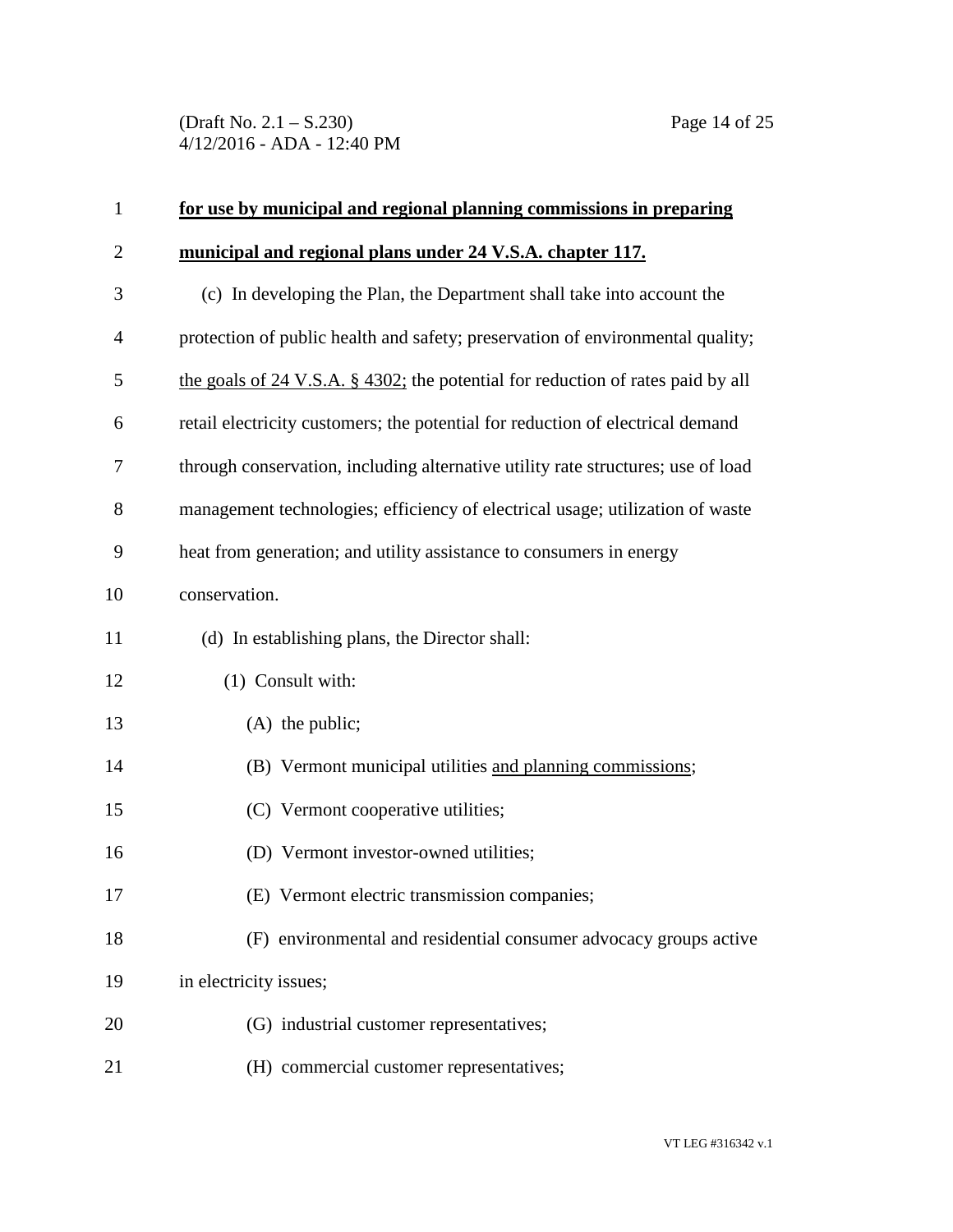(Draft No. 2.1 – S.230) Page 15 of 25 4/12/2016 - ADA - 12:40 PM

| 1              | (I) the Public Service Board;                                                      |
|----------------|------------------------------------------------------------------------------------|
| $\overline{2}$ | (J) an entity designated to meet the public's need for energy                      |
| 3              | efficiency services under subdivision $218c(a)(2)$ of this title;                  |
| 4              | (K) other interested State agencies; and                                           |
| 5              | (L) other energy providers; and                                                    |
| 6              | (M) the regional planning commissions.                                             |
| 7              | * * *                                                                              |
| 8              | (h) The Plans adopted under this section shall become the electrical energy        |
| 9              | portion of the State Energy Plan.                                                  |
| 10             | * * *                                                                              |
| 11             | (i) For the purpose of assisting in the development of land use plans under        |
| 12             | 24 V.S.A. chapter 117, the Director shall, on request, provide municipal and       |
| 13             | regional planning commissions with publically available information detailing      |
| 14             | the location of electric transmission and distribution infrastructure in the       |
| 15             | relevant municipality or region and the capacity of that infrastructure to accept  |
| 16             | additional electric generation facilities without modification. In providing this  |
| 17             | information, the Director shall be entitled to the assistance of the electric      |
| 18             | utilities that own electric transmission or distribution systems, or both, located |
| 19             | in Vermont, including the ability to obtain from those utilities such data as the  |
| 20             | Director considers necessary to discharge his or her duties under this             |
| 21             | subsection.                                                                        |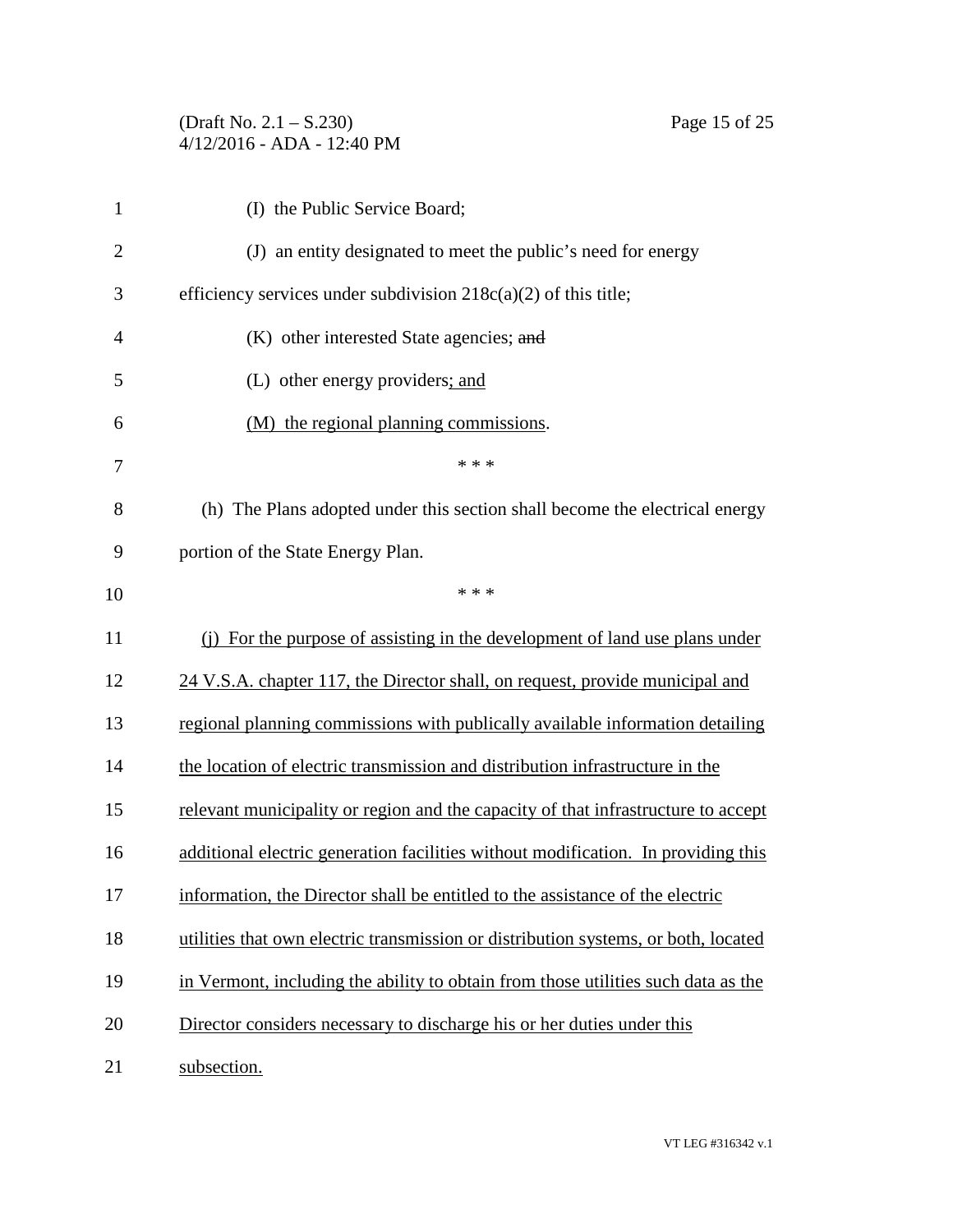(Draft No. 2.1 – S.230) Page 16 of 25 4/12/2016 - ADA - 12:40 PM

| $\mathbf{1}$   | Sec. 10. 30 V.S.A. § 202b is amended to read:                                     |
|----------------|-----------------------------------------------------------------------------------|
| $\overline{2}$ | § 202b. STATE COMPREHENSIVE ENERGY PLAN                                           |
| 3              | (a) The Department of Public Service, in conjunction with other State             |
| $\overline{4}$ | agencies designated by the Governor, shall prepare a State Comprehensive          |
| 5              | Energy Plan covering at least a 20-year period. The Plan shall seek to            |
| 6              | implement the State energy policy set forth in section 202a of this title and     |
| 7              | shall be consistent with the goals of $24$ V.S.A. § 4302. The Plan shall include: |
| 8              | (1) a comprehensive analysis and projections regarding the use, cost,             |
| 9              | supply, and environmental effects of all forms of energy resources used within    |
| 10             | Vermont; and                                                                      |
| 11             | (2) recommendations for State implementation actions, regulation,                 |
| 12             | legislation, and other public and private action to carry out the comprehensive   |
| 13             | energy plan; and                                                                  |
| 14             | (3) the following for use as guidance to municipal and regional                   |
| 15             | planning commissions in preparing municipal and regional plans under              |
| 16             | 24 V.S.A. chapter 117 that are consistent with the statutes listed in             |
| 17             | 24 V.S.A. § 4302(e)(7) and with the Plan and in obtaining a certification of      |
| 18             | energy compliance under that chapter:                                             |
| 19             | $(A)$ specific recommendations on the conservation and efficient                  |
| 20             | use of energy and the development and siting of energy facilities,                |
| 21             | developed in accordance with $24 \text{ V.S.A.}$ $\S$ 4302(e)(7); and             |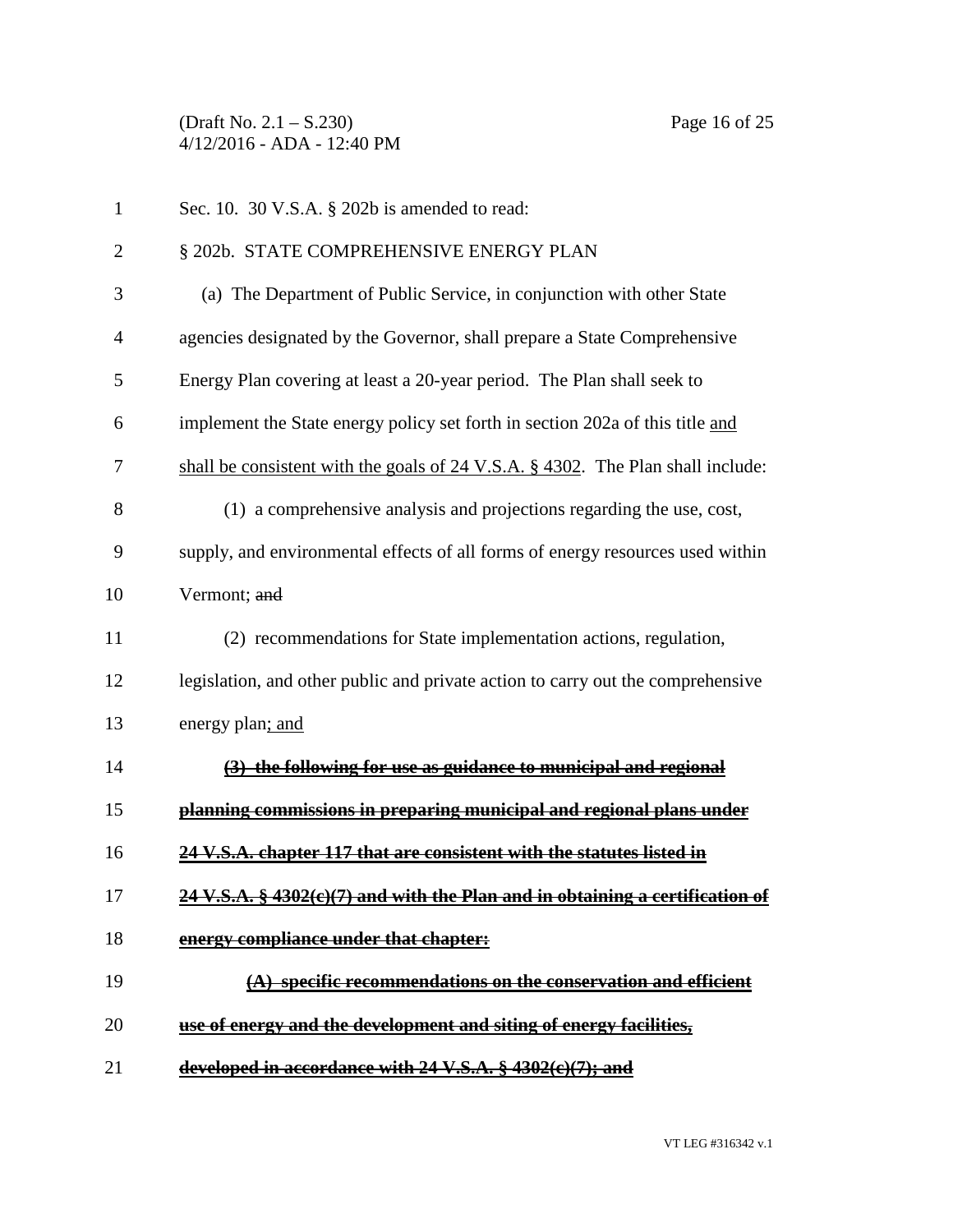(Draft No. 2.1 – S.230) Page 17 of 25 4/12/2016 - ADA - 12:40 PM

| $\mathbf{1}$   | (B) based on 24 V.S.A. § 4302(e)(7) and the policies developed                     |
|----------------|------------------------------------------------------------------------------------|
| $\overline{2}$ | under subdivision $(A)$ of this subdivision $(3)$ , a list of standards for use in |
| 3              | determining whether municipal and regional plans should receive a                  |
| $\overline{4}$ | certificate of energy compliance under 24 V.S.A. § 4352.                           |
| 5              | (3) guidance on the conservation and efficient use of energy and the               |
| 6              | development and siting of energy facilities, developed in accordance with          |
| 7              | the statutes cited in 24 V.S.A. $\S$ 4302(c)(7), for use by municipal and          |
| 8              | regional planning commissions in preparing municipal and regional plans            |
| 9              | under 24 V.S.A. chapter 117.                                                       |
| 10             | * * *                                                                              |
| 11             | Sec. 11. INITIAL IMPLEMENTATION; CERTIFICATION                                     |
| 12             | <b>STANDARDS</b>                                                                   |
| 13             | (a) On or before October 1, 2016, the Department of Public Service shall           |
| 14             | publish specific recommendations and standards guidance in accordance              |
| 15             | with 30 V.S.A. §§ 202(b)(6) and 202b(a)(3) as enacted by Secs. 9 and 10 of         |
| 16             | this act. Prior to issuing these recommendations and standards this                |
| 17             | guidance, the Department shall post on its website a draft set of initial          |
| 18             | recommendations and standards of its proposed guidance and provide                 |
| 19             | notice and an opportunity to comment and request a public hearing to all           |
| 20             | persons listed in 30 V.S.A. $\S$ 202(d)(1). The Commissioner may elect to hold     |
| 21             | one or more public hearings on the Commissioner's own initiative.                  |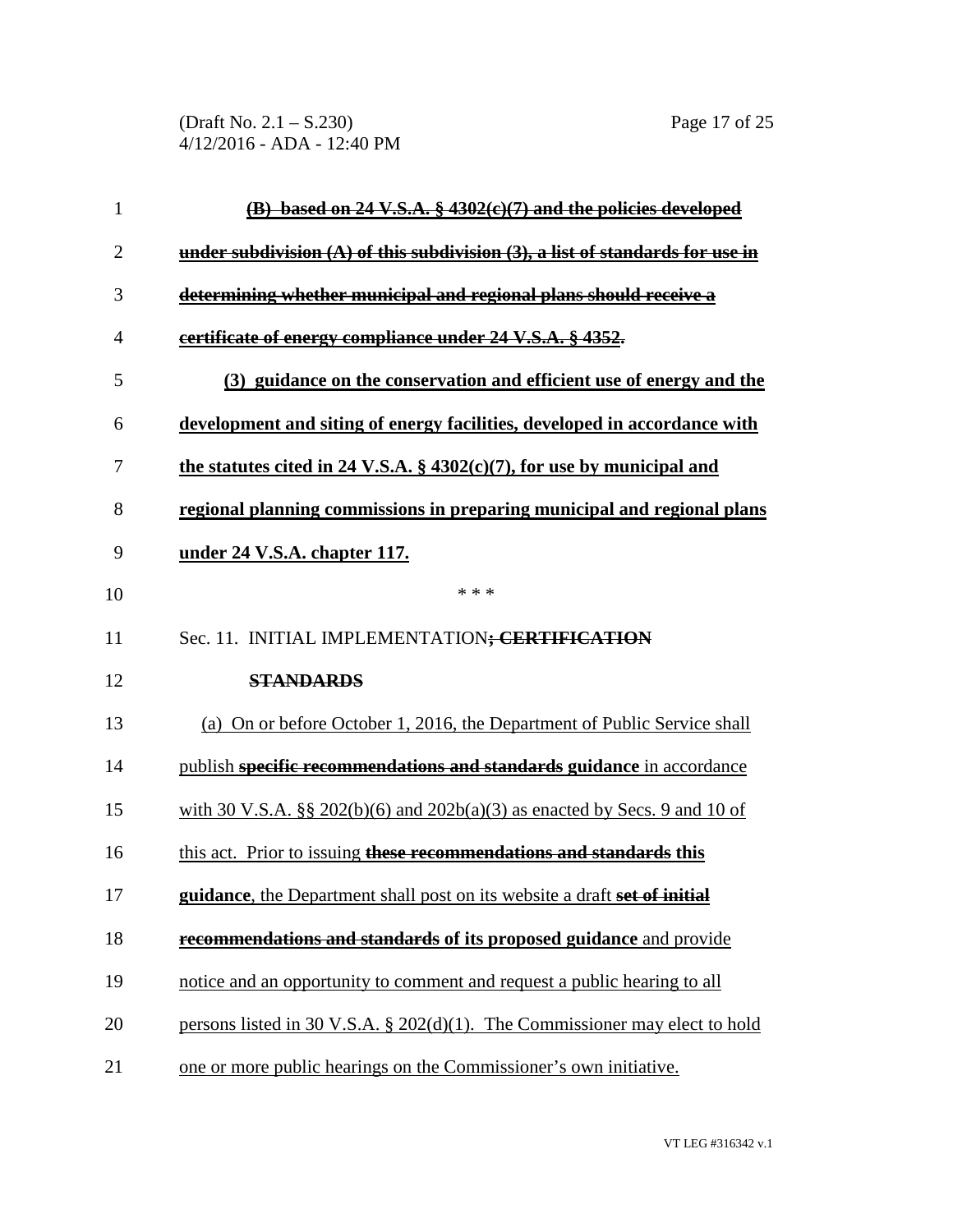(Draft No. 2.1 – S.230) Page 18 of 25 4/12/2016 - ADA - 12:40 PM

| $\mathbf{1}$   | (b) On publication under subsection (a) of this section, the <b>specific</b>   |
|----------------|--------------------------------------------------------------------------------|
| $\mathbf{2}$   | recommendations and standards guidance shall be considered an appendix         |
| 3              | to the currently adopted plans under 30 V.S.A. §§ 202 and 202b. After this     |
| $\overline{4}$ | publication, the Department may revise these recommendations and               |
| 5              | standards the guidance in accordance with the procedures for adopting and      |
| 6              | revising plans under those statutes.                                           |
| 7              | Sec. 11a. TRAINING                                                             |
| 8              | Following publication of the recommendations and standards guidance            |
| 9              | under Sec. 11(a) of this act, the Department of Public Service shall conduct a |
| 10             | series of training sessions in locations across the State for municipal and    |
| 11             | regional planning commissions to assist them in the development of land use    |
| 12             | plans that are eligible for certification under Sec. 7 of this act, 24 V.S.A.  |
| 13             | §4352 consistent with this act. The Department shall develop and present       |
| 14             | these workshops in collaboration with the Vermont League of Cities and         |
| 15             | Towns and the Vermont Association of Planning and Development Agencies.        |
| 16             | The Department shall ensure that all municipal and regional planning           |
| 17             | commissions receive prior notice of the workshops.                             |
| 18             | Sec. 11b. PLANNING SUPPORT; ALLOCATION OF COSTS                                |
| 19             | (a) During fiscal year 2017, the Commissioner of Public Service, in            |
| 20             | consultation with the Commissioner of Housing and Community                    |
| 21             | Development, shall disburse an amount not to exceed \$300,000.00 to regional   |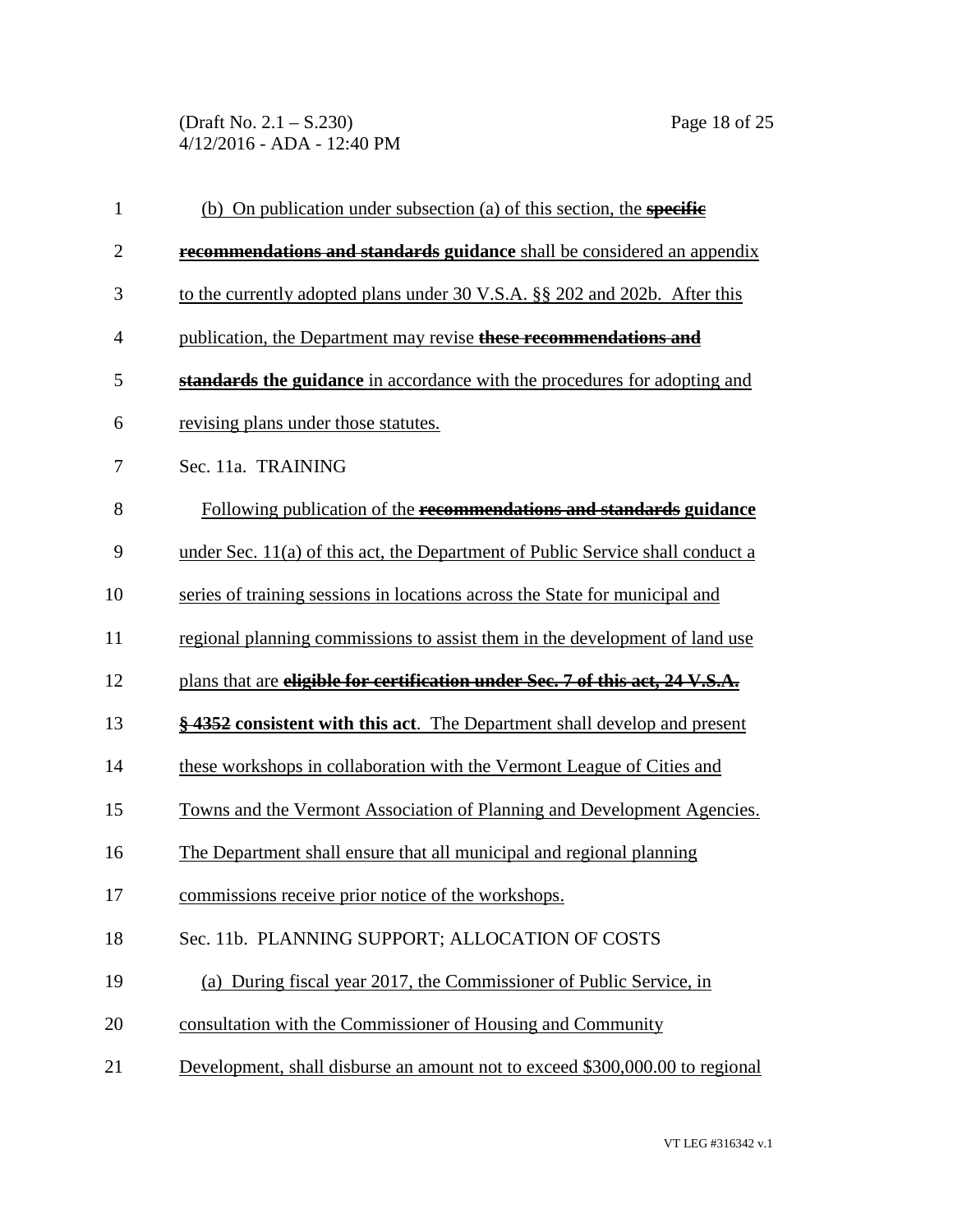(Draft No. 2.1 – S.230) Page 19 of 25 4/12/2016 - ADA - 12:40 PM

| $\mathbf{1}$   | planning commissions established under 24 V.S.A. chapter 117 and to                  |
|----------------|--------------------------------------------------------------------------------------|
| $\overline{2}$ | municipalities for one or more of the following purposes:                            |
| 3              | (1) implementation of Secs. 2 (purpose; goals); 6 (elements of a regional            |
| $\overline{4}$ | plan), 7 (certification of energy compliance), and 8 (the plan for a                 |
| 5              | municipality) of this act;                                                           |
| 6              | (2) the implementation by a regional planning commission of 24 V.S.A.                |
| 7              | § 4345a (studies and recommendations on energy);                                     |
| 8              | (3) participation in the development of recommendations and                          |
| 9              | standards guidance pursuant to Secs. 9 (electrical energy plan), 10                  |
| 10             | (comprehensive energy plan), and 11 (initial implementation; certification           |
| 11             | <b>standards</b> ) of this act; and                                                  |
| 12             | (4) assistance by a regional planning commission to the Department of                |
| 13             | Public Service (the Department) in providing training under Sec. 11a (training)      |
| 14             | of this act or to municipalities in the implementation of this act.                  |
| 15             | (b) In disbursing funds under this section, the Commissioners shall                  |
| 16             | consider the need and size of a municipality or region and the availability, if      |
| 17             | any, of other assistance, expertise, or funds to a municipality or region to         |
| 18             | implement this act.                                                                  |
| 19             | (c) The Commissioner of Public Service shall allocate costs under                    |
| 20             | subsection (a) of this section to the electric distribution utilities subject to its |
| 21             | supervision under Title 30 of the Vermont Statutes Annotated based on their          |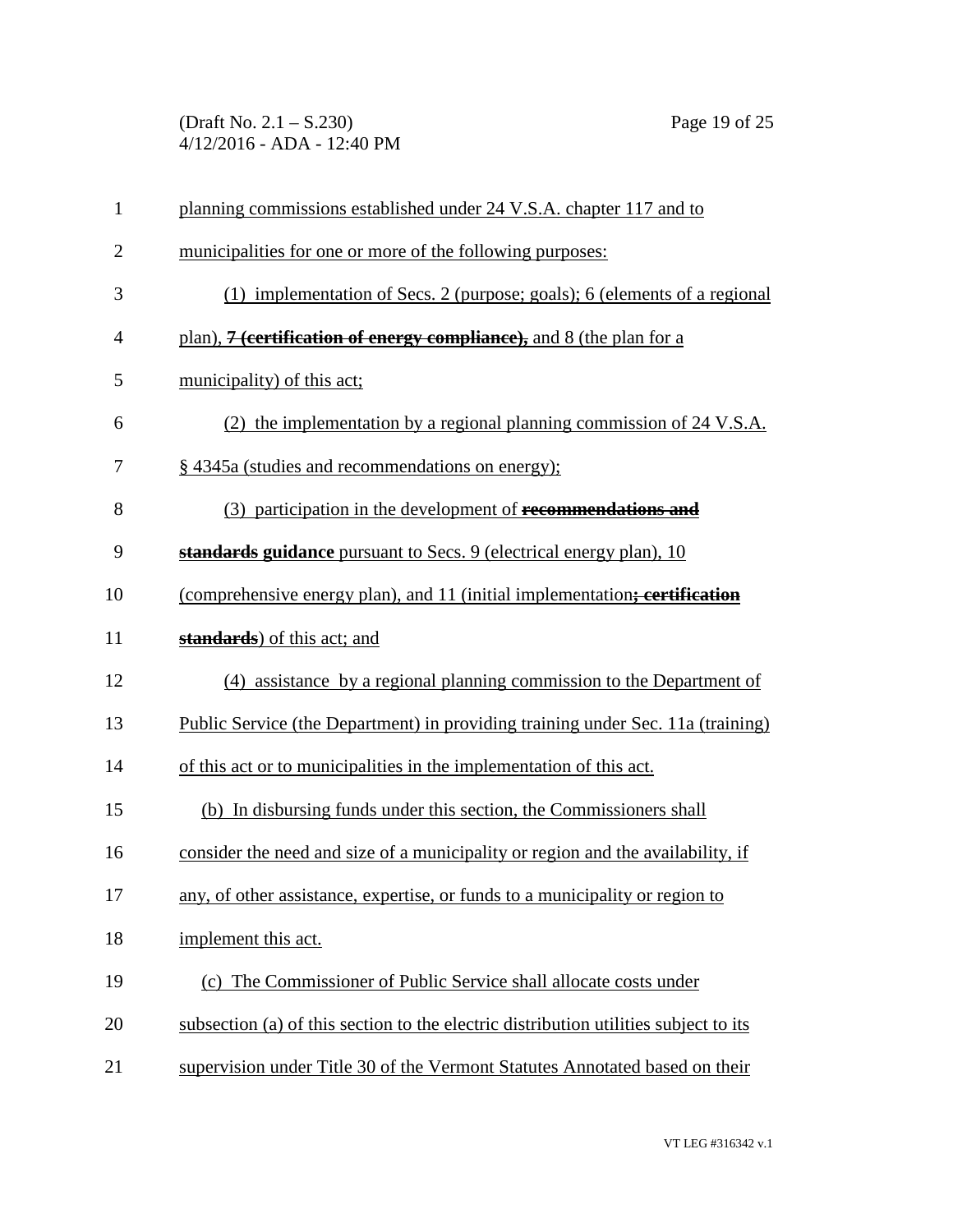(Draft No. 2.1 – S.230) Page 20 of 25 4/12/2016 - ADA - 12:40 PM

| $\mathbf{1}$   | pro rata share of total Vermont retail kilowatt-hour sales for the previous fiscal |
|----------------|------------------------------------------------------------------------------------|
| $\overline{2}$ | year. Each of these utilities shall pay its allocation into the State Treasury at  |
| 3              | such time and in such manner as the Commissioner may direct.                       |
| $\overline{4}$ | Sec. 12. 30 V.S.A. $\S$ 248(b) is amended to read:                                 |
| 5              | (b) Before the Public Service Board issues a certificate of public good as         |
| 6              | required under subsection (a) of this section, it shall find that the purchase,    |
| 7              | investment, or construction:                                                       |
| 8              | (1) With respect to an in-state facility, will not unduly interfere with the       |
| 9              | orderly development of the region with due consideration having been given to      |
| 10             | the recommendations of the municipal and regional planning commissions, the        |
| 11             | recommendations of the municipal legislative bodies, and the land                  |
| 12             | conservation measures contained in the plan of any affected municipality.          |
| 13             | However:                                                                           |
| 14             | (A) with With respect to a natural gas transmission line subject to                |
| 15             | Board review, the line shall be in conformance with any applicable provisions      |
| 16             | concerning such lines contained in the duly adopted regional plan; and, in         |
| 17             | addition, upon application of any party, the Board shall condition any             |
| 18             | certificate of public good for a natural gas transmission line issued under this   |
| 19             | section so as to prohibit service connections that would not be in conformance     |
| 20             | with the adopted municipal plan in any municipality in which the line is           |
| 21             | located; and.                                                                      |

VT LEG #316342 v.1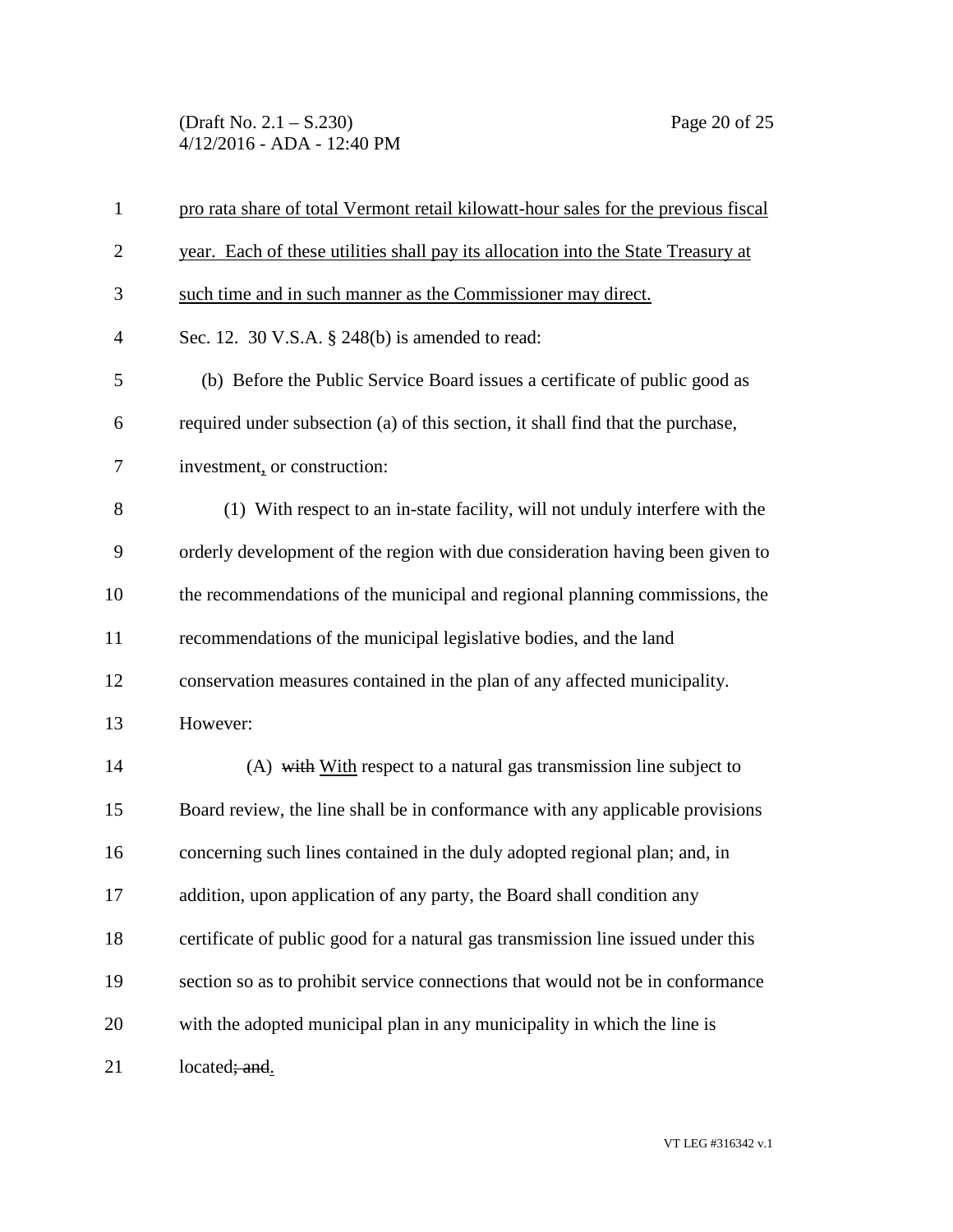(Draft No. 2.1 – S.230) Page 21 of 25 4/12/2016 - ADA - 12:40 PM

| $\mathbf{1}$   | (B) with With respect to a ground-mounted solar electric generation                   |
|----------------|---------------------------------------------------------------------------------------|
| $\overline{2}$ | facility, the facility shall comply with the screening requirements of a              |
| 3              | municipal bylaw adopted under 24 V.S.A. § 4414(15) or a municipal ordinance           |
| $\overline{4}$ | adopted under 24 V.S.A. § 2291(28), and the recommendation of a                       |
| 5              | municipality applying such a bylaw or ordinance, unless the Board finds that          |
| 6              | requiring such compliance would prohibit or have the effect of prohibiting the        |
| 7              | installation of such a facility or have the effect of interfering with the facility's |
| 8              | intended functional use.                                                              |
| 9              | (C) The Board shall apply the land conservation measures and                          |
| 10             | specific policies contained in a duly adopted municipal or regional plan to           |
| 11             | an application for an in-state electric generation facility as follows:               |
| 12             | (i) For an application filed before March 1, 2017, the Board                          |
| 13             | shall defer to such a measure or policy and apply it in accordance with its           |
| 14             | terms unless a preponderance of the evidence demonstrates that other                  |
| 15             | factors affecting the general good of the State outweigh the application of           |
| 16             | the measure or policy.                                                                |
| 17             | (ii) For an application filed on or after March 1, 2017:                              |
| 18             | (I) If the plan has received a certificate of energy                                  |
| 19             | compliance under 24 V.S.A. § 4352, the Board shall defer to such a                    |
| 20             | measure or policy and apply it in accordance with its terms unless there is           |
| 21             | a clear and convincing demonstration that other factors affecting the                 |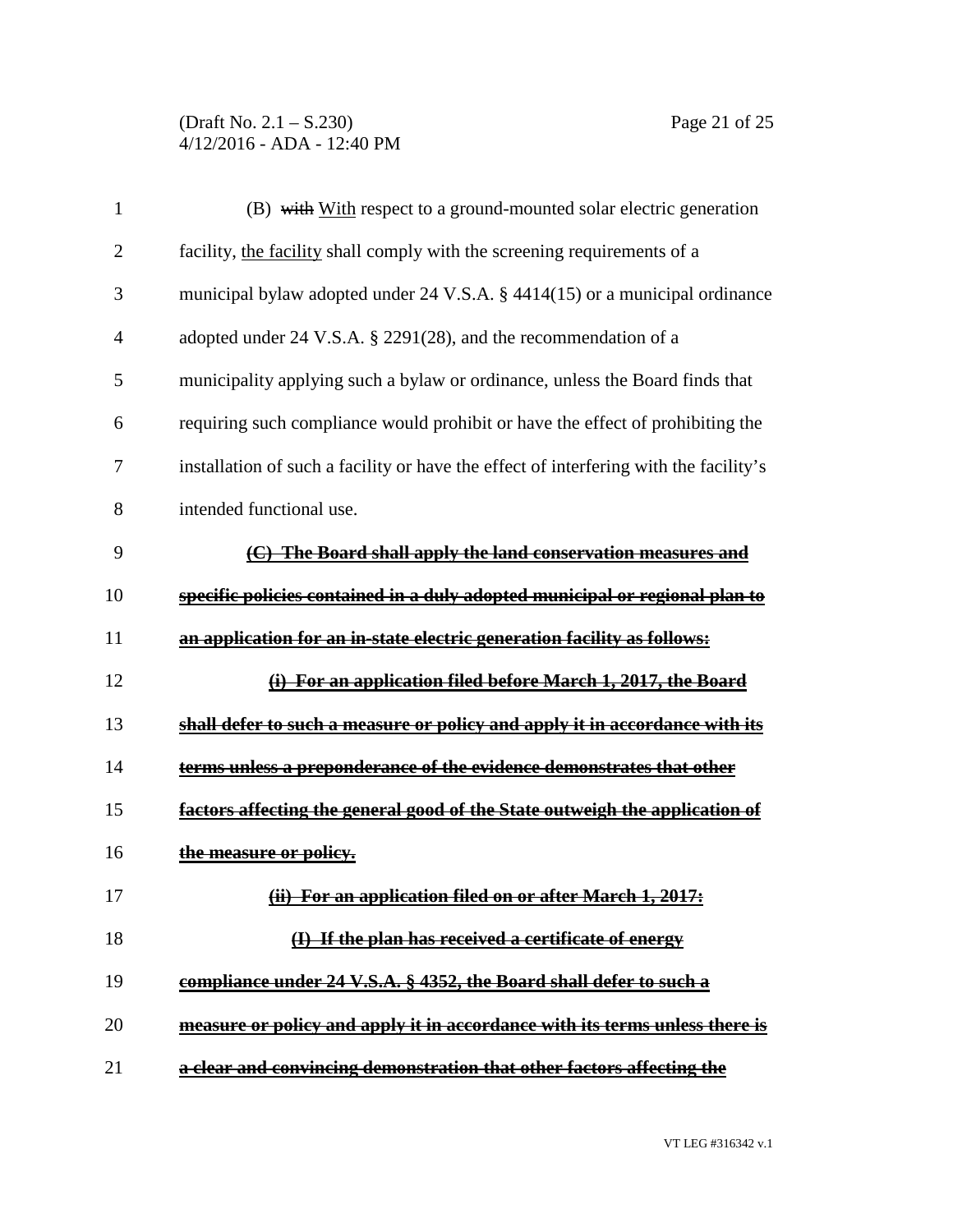(Draft No. 2.1 – S.230) Page 22 of 25 4/12/2016 - ADA - 12:40 PM

| $\mathbf{1}$ | general good of the State outweigh the application of the measure or            |
|--------------|---------------------------------------------------------------------------------|
| 2            | policy.                                                                         |
| 3            | (II) If the plan has not received a certificate of energy                       |
| 4            | compliance under 24 V.S.A. § 4352, the Board shall give due consideration       |
| 5            | to such a measure or policy.                                                    |
| 6            | $(C)(i)$ With respect to an in-state electric generation facility, the          |
| 7            | <b>Board shall give substantial deference to the land conservation measures</b> |
| 8            | and specific policies contained in:                                             |
| 9            | (I) a duly adopted regional plan that has been amended                          |
| 10           | pursuant to 24 V.S.A. §§ 4302, 4348, and 4348a as amended, effective on         |
| 11           | <b>July 1, 2016; or</b>                                                         |
| 12           | (II) a duly adopted municipal plan that has been adopted or                     |
| 13           | amended pursuant to 24 V.S.A. §§ 4302, 4382, and 4384 as amended,               |
| 14           | effective on July 1, 2016, if the plan has been confirmed pursuant to           |
| 15           | 24 V.S.A. § 4350.                                                               |
| 16           | (ii) In this subdivision $(C)$ , "substantial deference" means that             |
| 17           | a land conservation measure or specific policy shall be applied in              |
| 18           | accordance with its terms unless there is a clear and convincing                |
| 19           | demonstration that other factors affecting the general good of the State        |
| 20           | outweigh the application of the measure or policy.                              |
| 21           | * * *                                                                           |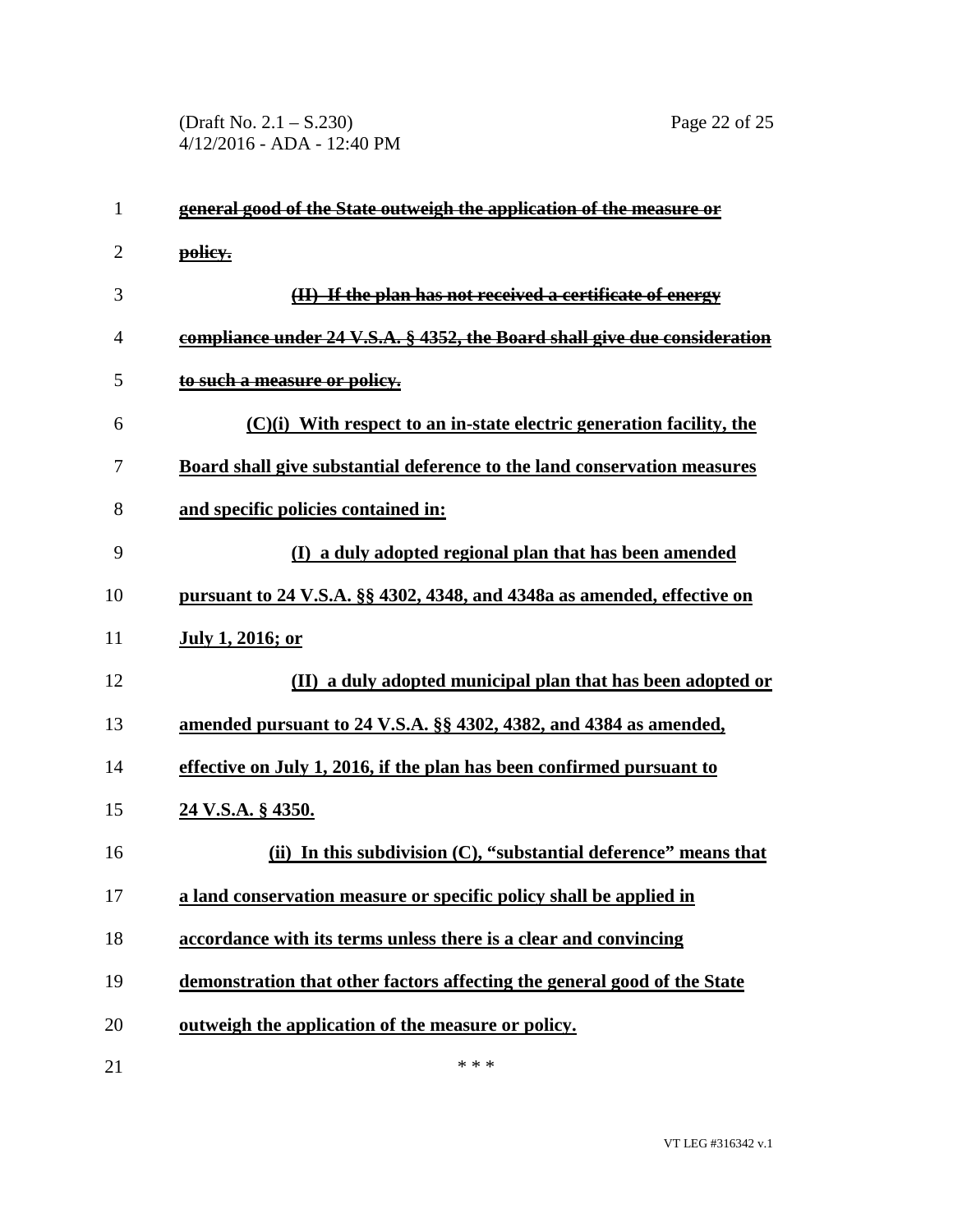## (Draft No. 2.1 – S.230) Page 23 of 25 4/12/2016 - ADA - 12:40 PM

| $\mathbf{1}$   | (5) With respect to an in-state facility, will not have an undue adverse                  |
|----------------|-------------------------------------------------------------------------------------------|
| $\overline{2}$ | effect on esthetics, historic sites, air and water purity, the natural environment,       |
| 3              | the use of natural resources, and the public health and safety, with due                  |
| 4              | consideration having been given to the criteria specified in 10 V.S.A.                    |
| 5              | §§ 1424a(d) and $6086(a)(1)$ through (8) and $(9)(B)$ , $(9)(C)$ , and $(9)(K)$ , impacts |
| 6              | to forest health and integrity, and greenhouse gas impacts.                               |
| 7              | * * *                                                                                     |
| 8              | *** Regulatory and Financial Incentives; Preferred Locations ***                          |
| 9              | Sec. 13. 30 V.S.A. § 8002(30) is added to read:                                           |
| 10             | (30) "Preferred location" means a site within the State on which a                        |
| 11             | renewable energy plant will be located that is one of the following:                      |
| 12             | (A) A new or existing structure, including a commercial or                                |
| 13             | residential building, a parking lot, or parking lot canopy, whose primary use is          |
| 14             | not the generation of electricity or providing support for the placement of               |
| 15             | equipment that generates electricity.                                                     |
| 16             | (B) A tract previously developed for a use other than siting a plant on                   |
| 17             | which a structure or impervious surface was lawfully in existence and use prior           |
| 18             | to January 1 of the year in which an application for a certificate of public good         |
| 19             | under section 248 of this title for the plant is filed or in which the plant seeks        |
| 20             | an award of a contract under the standard offer program under section 8005a of            |
| 21             | this title, whichever is earlier. To qualify under this subdivision (B), the limits       |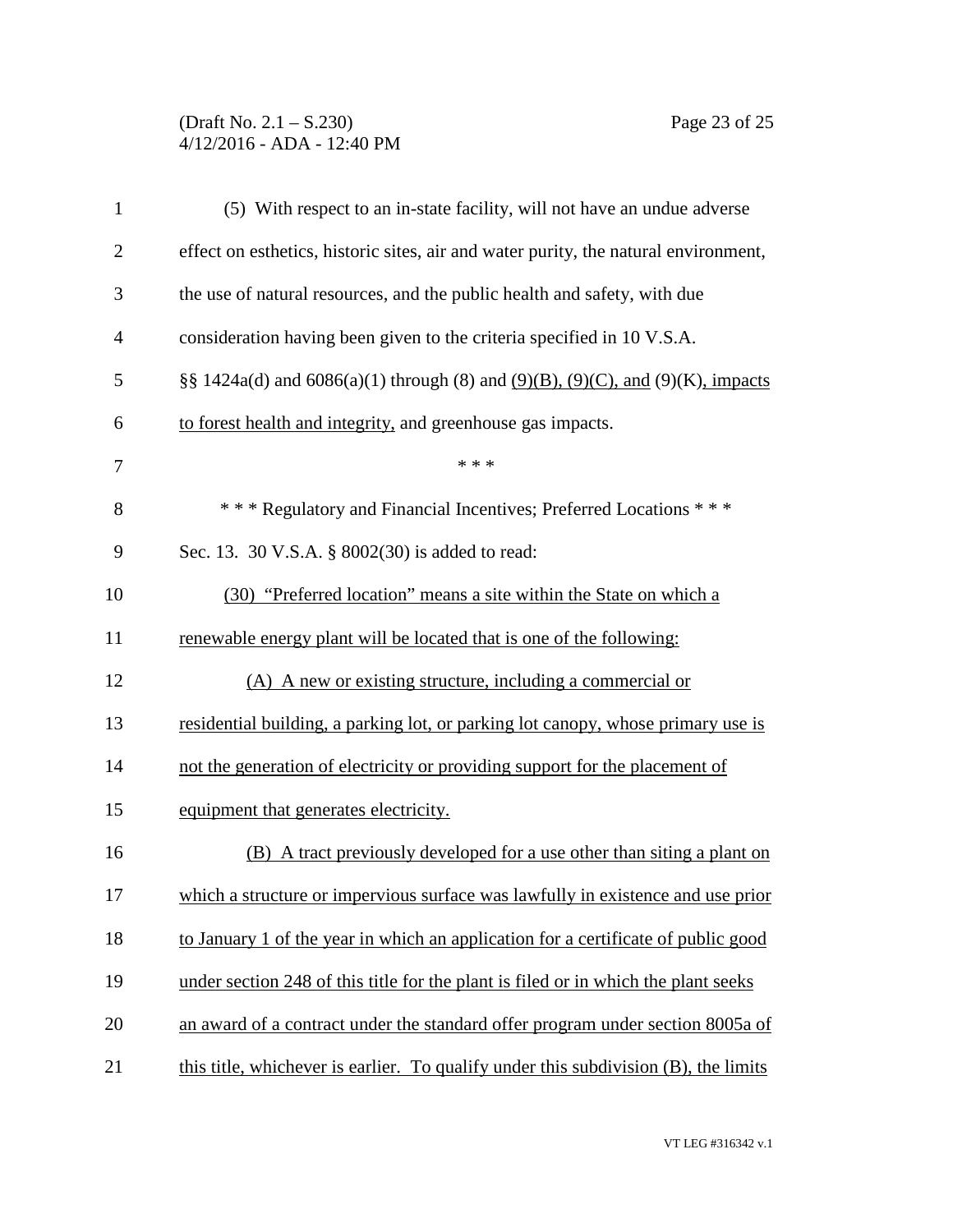(Draft No. 2.1 – S.230) Page 24 of 25 4/12/2016 - ADA - 12:40 PM

| $\mathbf{1}$   | of disturbance of a proposed renewable energy plant must include either the       |
|----------------|-----------------------------------------------------------------------------------|
| $\overline{2}$ | existing structure or impervious surface and shall not include any headwaters,    |
| 3              | streams, shorelines, floodways, rare and irreplaceable natural areas, necessary   |
| $\overline{4}$ | wildlife habitat, wetlands, endangered species, productive forestlands, and       |
| 5              | primary agricultural soils, all of which are as defined in 10 V.S.A. chapter 151. |
| 6              | (C) Land certified by the Secretary of Natural Resources to be a                  |
| $\tau$         | <u>brownfield site as defined under 10 V.S.A. § 6642.</u>                         |
| 8              | (D) A sanitary landfill as defined in 10 V.S.A. § 6602, provided that             |
| 9              | the Secretary of Natural Resources certifies that the land constitutes such a     |
| 10             | landfill and is suitable for the development of the plant.                        |
| 11             | (E) The disturbed portion of a gravel pit, quarry, or similar site for            |
| 12             | the extraction of a mineral resource, provided that all activities pertaining to  |
| 13             | site reclamation required by applicable law or permit condition are satisfied     |
| 14             | prior to the installation of the plant.                                           |
| 15             | (F) A specific location designated in a duly adopted municipal plan               |
| 16             | under 24 V.S.A. chapter 117 for the siting of a renewable energy plant or         |
| 17             | specific type or size of renewable energy plant, provided that the plant meets    |
| 18             | any siting criteria recommended in the plan for the location. On or after         |
| 19             | January 1, 2019, to qualify under this subdivision (F), the plan must be          |
| 20             | certified under 24 V.S.A. § 4352.                                                 |